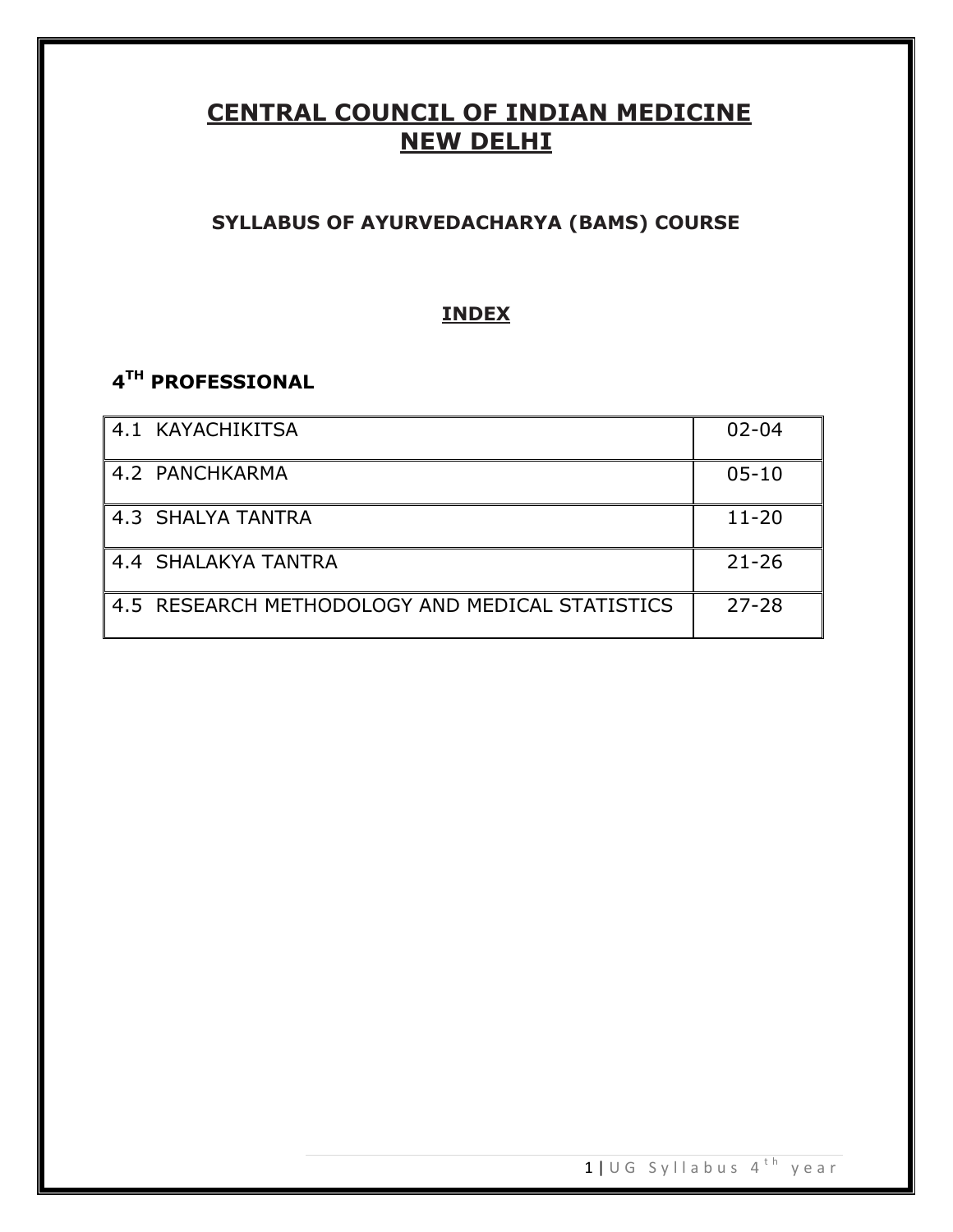# **4.1 KAYACHIKITSA**

#### **Theory Two Papers – 100 Marks Each Practical/Viva voce – 100 Marks**

# **Paper I 100 Marks**

# **Part - A 50 Marks**

- 1 Derivation of the terms 'Kaya', 'Chikitsa' and their definitions and synonyms. Definition of 'Kayachikitsa, Definition of 'Bheshaja'. Types and detailed description of Bheshaja and Chikitsa, Knowledge about Chikitsa Chatushpada, Rogi Roga Pariksha Siddhantha, Astasthana Pariksha.
- 2 Importance of Kriya Kaala according to stages of Dosha and their management.
- 3 Chikitsa sutra and Management of vriddhi (increased) and kshaya (decreased) of Dosha, Dhatu and Mala, Ojo Vyapat (Kshaya, Visramsa and Vyapat) and its management. Chikitsasutra and Management of Sama-Nirama states, Roga-Anutpattikara Chikitsa, Roga Prashamana Chikitsa (Doshapratyanika, Vyadhipratyanika, Ubhayapratynika), Doshopakrama, Chikitsa sutra and Management of Sthanantara Dosha (Ashayapakarsha, Anuloma/Pratiloma gati of Dosha, Vimarga gamana of Dosha), Knowledge of Lina Dosha & its management, Diagnosis, Chikitsa Sutra and Management of Avarana and of Dhatu Pradoshaja diseases, Importance of Dosha, Dushya , Bala, Kaala, Agni, Prakriti, Vaya, Sattva Satmya, Desha, Ahara and stage of diseases in treating them. Chikitsa Sutra and Management of 'Samanyaja and Nanatmaja' diseases.
- 4 Detailed description of Dvividhopakrama (Santarpana and Apatarpana) and Shadavidhopakrama (Rookshana, Snehana, Swedana, Sthambhana, Langhana and Brimhana). Detailed description of Shodhana, Shamana and Nidana Parivarjana. Knowledge of Aushadha matra, Sevan kaala and Anupana, Definition and Knowledge of Pathya-Apathya with examples of diseases of various systems.
- 5 Derivation of the term 'Manas', its sthana (place), Guna (qualities) and Karma (functions)**.** Samanya Chikitsa Siddhanta of Manasa Roga.
- 6 Principles & Management of Nutritional deficiency disorders**.**
- 7 Management of Vardhakyajanita vikara, Indriyapradoshoja vikara, Alzhiemer's Disease, Sleep disorders, General debility.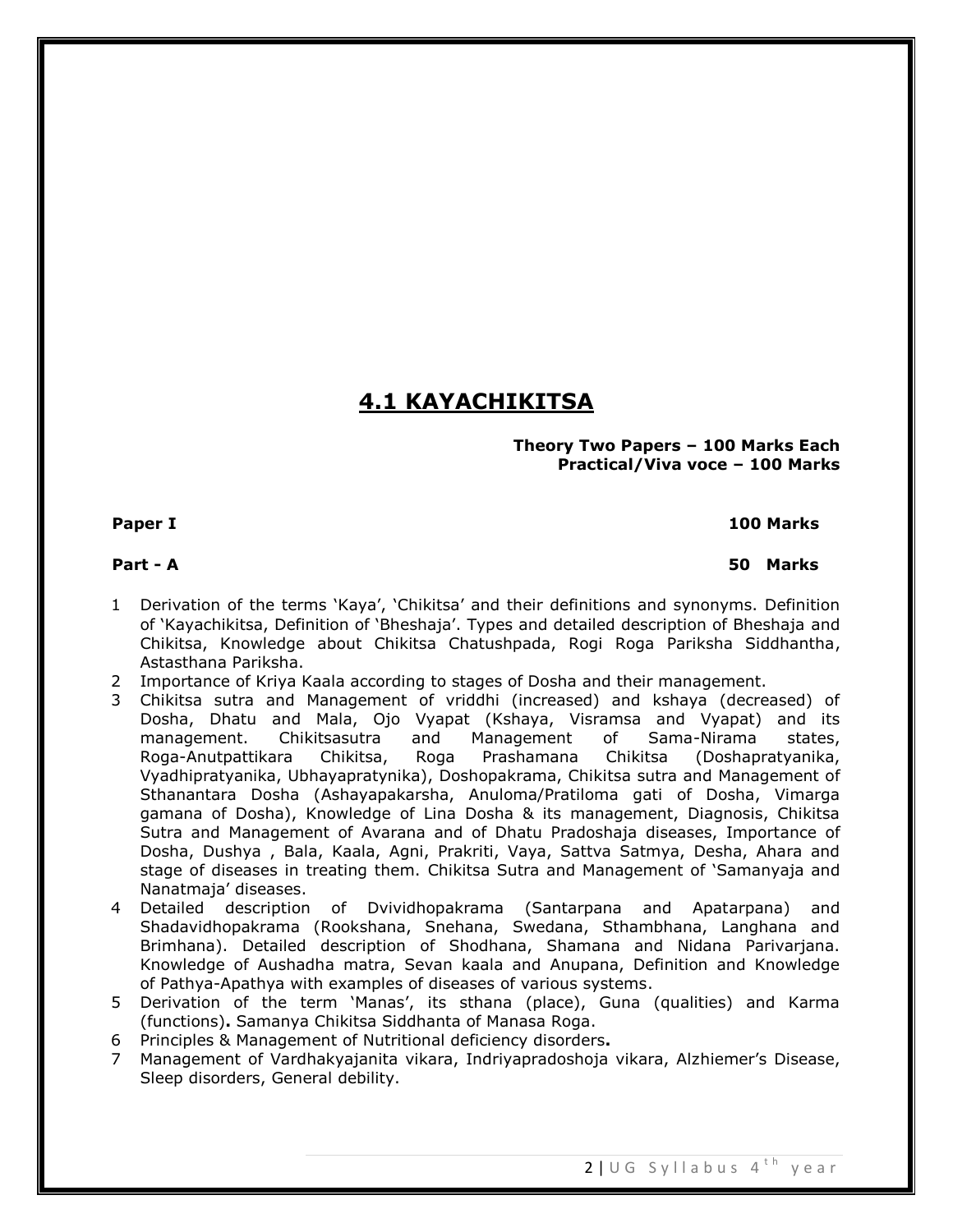8 General introduction and principles of Management of diseases produced by Genetic, Environmental and Iatrogenic factors. Disorders due to drug and Food allergy and their management and other allergic conditions.

#### **Part B 50 Marks**

- 1. Detailed description of Chikitsa Sutra and Management of Jwara and its types. Etiopathogenesis & relevant Ayurvedic and Modern management of following types of Fevers-Typhoid, Pneumonia, Pleurisy, Influenza, Mumps, Meningitis, Encephalitis, Tetanus, Yellow fever, Plague, Dengue Fever, Chikun Guniya, Leptospirosis,Viral Fever, Anthrax, Masurika (Small pox), Laghu Masurika (Chicken pox), Romantika (Measles).
- 1. Chikitsa sutra and Management of the diseases of Rasavaha Srotas such as Pandu, Amavata, Madatyaya, Hridroga, Hridshoola, Hypotension, Hypertension, Anaemia, Rheumatoid arthritis.
- 2. Chikitsa sutra and Management of the diseases of Raktavaha Srotas such as Raktapitta, Kamala, Kumbhakamala, Halimaka, Daha, Mada, Murcha, Sanyasa, Vatarakta, Plihadosha, Yakrut dosha, Haemolytic disorders, Hepatitis, Cirrhosis of Liver, Leukaemia, Kushta, Shvitra, Visarpa, Sheetapitta, Udarda, Kotha and Kshudra Roga.
- 3. Knowledge of National Health Programmes and the relevant Ayurvedic Management of the following diseases enlisted by World Health Organisation- Malaria, Filaria, Kala Azar, Leprosy, Tuberculosis, AIDS.
- 4. Introduction of general principles of maintenance of health and management of diseases of following systems of Medicine- Yoga, Naturopathy, Unani, Siddha, Physiotherapy and Rehabilitation.
- 5. Diseases of different Endocrine Glands- such as Thyroid, Parathyroid, Pituitary, Pancreas and Adrenal glands and their management.
- 6. General introduction, types and Management of diseases caused by Vyadhi Kshamatwa Hinata (Immuno deficiency disorders), Auto Immune Disorders.
- 7. Description and Management of following Emergency Conditions- Acute Haemorrhage, Hypertensive Emergencies, Acute abdominal pain (Renal colic, Biliary colic, Gastritis, Pancreatitis, Peritonitis and Appendicitis), Acute Abdomen, Anuria/ Oliguria, Congestive Heart Failure, Myocardial Infarction/Angina, Shock, Syncope, Convulsions, Hyperpyrexia, Hyperglycaemia, Hypoglycaemia, Status Asthmaticus, Acute Respiratory distress Syndrome, Drowning and Electric shock.

### **PAPER II** 100 Marks

### **Part A 50 Marks**

- 1. Chikitsa sutra and Management of the diseases of Pranavaha Srotas such as Kasa, Shwasa, Hikka, Rajayakshma, Urakshata, Parshwashoola, Bronchitis, Bronchiectasis, Emphysema and COPDs.
- 2. Chikitsa sutra and Management of the diseases of Udakavaha Srotas such as- Shotha, Jalodara, Trishna, Water & Electrolyte Imbalance.
- 3. Chikitsa sutra and Management of the diseases of Annavaha Srotas such as Agnimandya, Aruchi, Ajirna, Anaha, Atopa, Adhmana, Alasaka, Vilambika, Visuchika, Chardi, Grahani, Amlapitta, Gulma, Shoola, Bhasmaka, Acid peptic disorders.
- 4. Principles of treatment and management of Vata Vyadhi such as Pakshavadha, Ekangavata, Sarvangavata, Ardita, Avbahuka, Kati Graha, Manyastambha, Gridhrasi, Vishwachi, Khalli, Khanja, Pangu, Padaharsha, Padadaha, Vatakantaka, Kroshtukashirsha, Udavarta, Kampavata, Dhatugata and Ashayagata Avarana Vata, other Vata Rogas, Parkinsonism.
- 5. Nidana and Chikitsa of Urusthambha, Gullian Barrie syndrome, Muscular Dystrophy, Myasthenia Gravis, Motor Neuron Diseases and Neuralgia.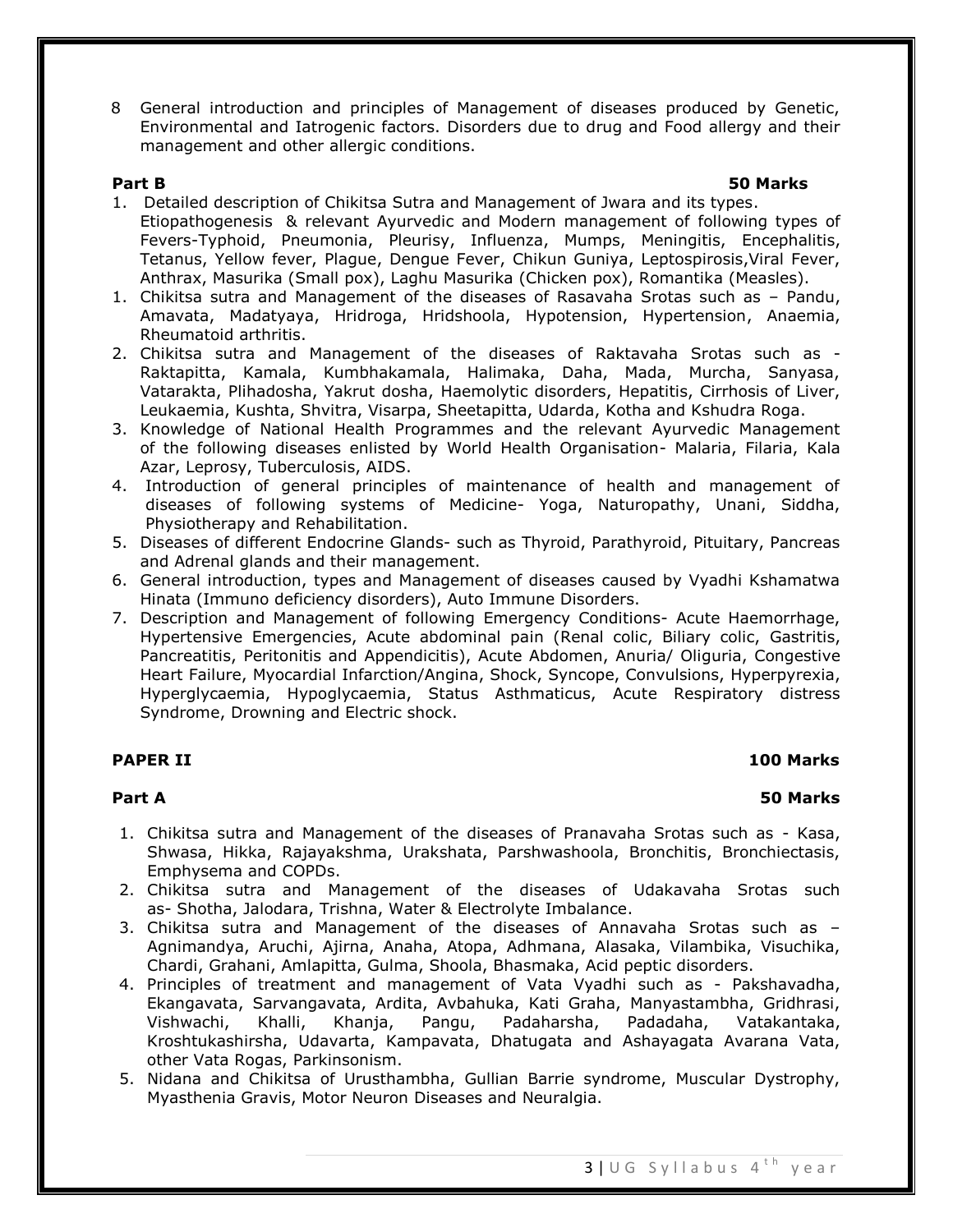#### **Part B 50 Marks**

- 1. Chikitsa Sutra and Management of Mamsavaha Srotas and Medovaha Srotas such as- Gandamala, Galaganda, Mamsashosha, Arbuda, Apachi, Prameha, Sthaulya, Karshya, Diabetes Mellitus, Dyslipidaemia.
- 2. Chikitsa Sutra and Management of 'Asthi and Majjavaha Srotas such as Asthimajja Vidradhi, Asthisoushirya, Asthi kshaya, Sandhigata Vata, Osteo Arthritis, Osteomyelitis, Osteoporosis, Osteopenia.
- 3. Chikitsa sutra and management of Shukravaha srotas such as Klaibya, shukralpata, shukradosha, kshina shukra, dhwajabhanga.
- 4. Chikitsa Sutra and Management of diseases of Mutravaha Srotas such as -Mutrakricha, Mutraghata, Ashmari, Cystitis, Nephritis, Nephrotic Syndrome, BPH, Renal Failure.
- 5. Chikitsa Sutra and Management of diseases of Purishavaha Srotas such as Atisara, Pravahika, Arsha, Purishaj Krimi, IBS and Ulcerative Colitis.
- 6. Chikitsa Sutra and Management of Sexually Transmited Diseases such as Phiranga, Puyameha, Upadamsha, lymphogranuloma inguinale, Syphilis, Gonorrhoea.
- 7. Introduction, Definition and Management of Kama, Krodha, Lobha, Moha, Mada, Matsarya, Shoka, Bhaya, Vishada, Dainya, Harsha and Pragyaparadha.
- 8. Manas and Manovahasrotas, Nidana and Chikitsa of the following disorders Unmada-Apasmara-Atattvabhinivesha, Chittodvega, Vishada, Anxiety disorders, Depression, Somatoform and Mood disorders, Stress induced disorders, Psychosexual Disorders. Importance of Daivavyapashraya, Sattwavajaya, Adravyabhuta Chikitsa. Medhya Rasayana in the management of Manasa Roga. Bhuta Vidya diagnosis and management of graha disorders.
- 9. Derivation, definition and synonyms of Rasayana, importance of Rasayana and its benefits. Indications of Rasayana therapy. Classification of Rasayana. Kutipraveshika and Vatatapika Rasayana. Indications of Vatatapika Rasayana. Knowledge of Kayakalpa, Achara Rasayana. Procedures of Kutipraveshika, Poorvakarma and specific schedules to be followed after Kutipravesha, benefits of Kutipraveshika Rasayana, duration of process, Rasayana yoga and directions for their use. Determination of dose of Rasayana according to age. Rules and regulation after Rasayana therapy, Importance of Immunomodulators and antioxidants in Rasayana therapy.
- 10.Vajikarana- Derivation, definition, synonyms, necessity, benefits, importance of fertility, Symptoms of Shûkra (Semen), Vajikaran Dravya and Aushadhi. Properties, doses, methods of administration, ingredients and methods of formation of Rasayana & Vajikarana formulation. Classification and importance of Vajikarana Dravya

### **Distribution of practical Marks 100**

| 1) Daily case record/ 20 cases | - 20 marks |
|--------------------------------|------------|
| 2) Patient examination         |            |
| a) 1Long case                  | - 20 marks |
| b) 1 short case                | - 10 marks |
| 3) Viva -voice                 |            |
| a) Paper I                     | - 25 marks |
| b) Paper II                    | - 25 marks |

#### **Reference books:**

- 1. Charak Samhita, Sushrut Samhita, Ashtanga Samgraha and Ashtanga Hridaya with their commentries. Madhav Nidana with Madhukosha Commentary.
- 2. Ayurvediya Vyadhi Vigyana Yadavji Trikamji
- 3. Roga Pariksha Vidhi Priyavrat Sharma
- -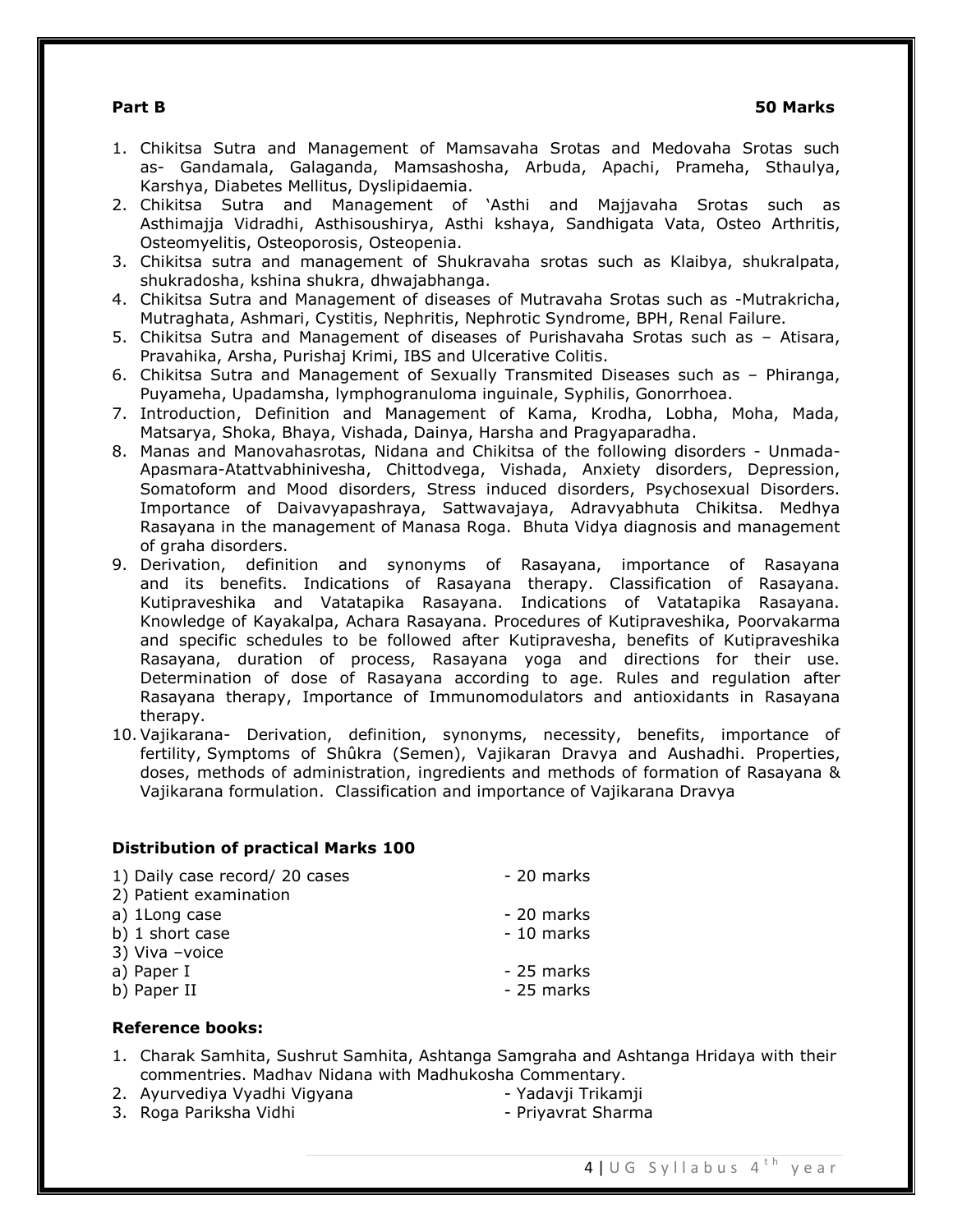- 4. Panchakarma Vigyan The Basic Charidasa Sridhar Kasture
- 
- 
- 7. Ayurved Nidan Chikitsa Siddhanta -Prof. R.H.Singh.
- 8. Kayachikitsa Vol. I-IV. **-Prof. Ajay Kumar**
- 9. Davidson's Principles and Practice of Medicine.
- 10.API Text Book of Medicine.
- 11. Harrison's Text Bok of Medicine.
- 12.Cecil Text Book of Medicine.
- 13. Panchkarma Illustrated by Dr. G.Srinivasacharya.
- 14. Other relevant publications on subjects concerned
- 5. Cikitsadarsha Shane Pandit Rajesvardutta Shastri Shane Pandit Rajesvardutta Shastri Shane Shane Ramaraksha Pathaka -Ramaraksha Pathaka
	-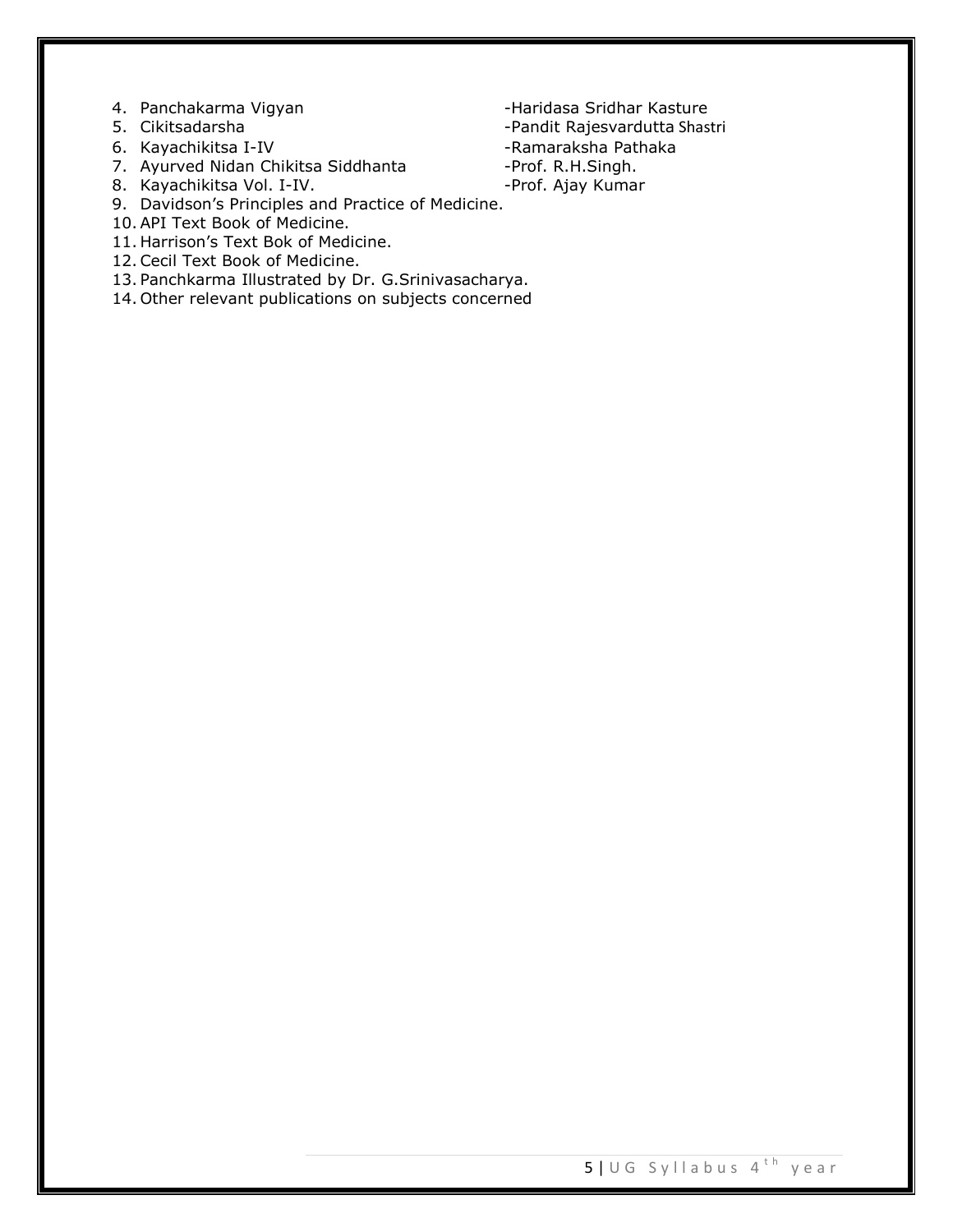# **4.2. PANCHAKARMA**

**Theory One Paper – 100 Marks Practical Viva-voce – 50 Marks Hours of teaching Theory – 100 Clinical training: 3 months**

# **I. Introduction**

- 1. Introduction to Panchakarma, Panchakarma and Shodhana, its importance for promotion of health, prevention and treatment of diseases.
- 2. Trividha Karma- Purva, Pradhana and Pashchat Karma in relation to Shodhana and their importance.
- 3. Indications of Shodhana, Shodhana according to Ritu
- 4. General Principles of doshagati from Koshta to Shaka and vice versa
- 5. General precautions (Pariharya Vishaya) for Panchakarma
- 6. Specifications of Panchakarma theatre and necessary equipments
- 7. Importance of Koshta and Agni Parikshan

## **II. Snehana**

- 1. Etymology and Definition of Sneha and Snehana
- 2. Snehayoni- Sthavara and Jangama: Properties of Sneha dravyas, Snehopag Dravyas
- 3. General knowledge of Ghrita, Taila, Vasa and Majja with their specific utility and actions ,Yamaka, Trivrit and Maha Sneha
- 4. Metabolism of fat
- 5. Achcha and Pravicharana of Sneha
- 6. Snehapaka and its importance in Panchakarma
- 7. **Types of Snehana:** i) Bahya and ii) Abhyantara Snehana

### **i) Bāhya Snehana :**

Methods, indications and contraindications of the following types of Bahyasnehana;

Mardana, Unmardana, Pādāghāta, Samvāhana, Karna Purana & Akshi Tarpan, Lepa, Talam,

**Murdhni Taila**: Siro-Abhyanga, Shiro Seka/dhārā, Siro Pichu and Siro-Basti

### **ii) Ābhyantara Snehana**

Three Types of Ābhyantara Snehana: Shodhanārtha, Shamanārtha and Brimhanārtha Snehana, Indications and contraindications for Snehana

### **Shodhanārtha Snehana**

- a. Importance and method of Deepan Pāchan and Rookshana in Shodhanārtha Snehana. Properties of Rookshana Dravya. Samyak Rookshana Lakshana
- b. Consideration of Agni and Koshtha in Snehana
- c. Indication of Different Matra, Various dose schedules for Shodhanārtha Snehana; Hraseeyasi, Hrasva, Madhyama and Uttama Mātrā, Ārohana Mātrā
- d. Methods of Shodhanārtha Snehana,
- e. Anupāna of Sneha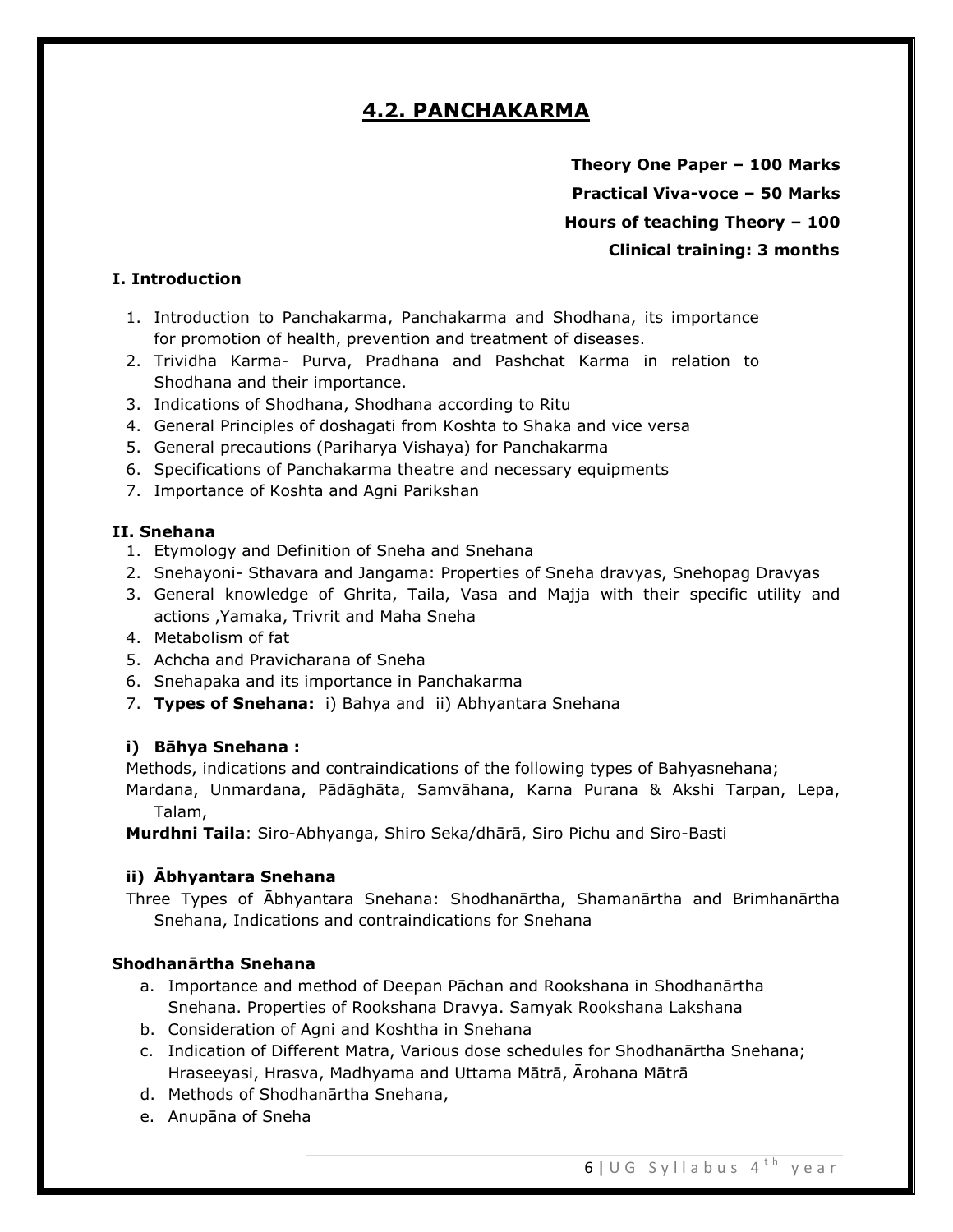- f. Jeerna and Jeeryaman Lakshana
- g. Samyak Yoga, Ayoga and Atiyoga of Snehana, Sneha Vyāpat & their management according to Ayurveda & Modern Medicine
- h. Diet and regimen during Snehana

**Sadyo Sneha:** Method of administration, dose fixation and utility **Shamanārtha Snehana,** Method of administration, dose fixation and utility **Bronhanarth Senhana:** Method of administration, dose fixation and utility **Avapeedak Sneha:** Method of administration, dose fixation and utility

8. Snehana Kārmukata (mode of action)

# 9. **Special Procedures:**

Takradhara, Udvartanam, Putpāka, Aschotana, Anjana, Gandusha, Kavala, Dhoompāna, Udvartana, Utsādana, Udgharshana,Talapothichil

# **III. Svedana**

- 1. Etymology and Definition of Sveda and Svedana
- 2. Classifications of Sveda/Svedana
- 3. General Sweda dravya, Properties of Sweda dravyas, Swedaopag dravyas ,
- 4. Indications and contraindications of Svedana
- 5. Ten Types of Niragni Svedana
- 6. Knowledge of 13 types of Sagni Svedana and Chaturvidh Svedan
- 7. Detailed Knowledge with their Utility of the following Svedana procedures: Sankara/Pinda Sveda-Ruksha and Snigdha Sveda Patrapinda Sveda, Jambir Pinda Sveda,Vāluka Sveda,Churna Pinda Sveda,Kukkutand Pinda Sveda, Shashtika Shalipinda Sveda, Nadi Sveda, Bashpa Sveda Ksheer dhooma ,Ksheer Seka, Kwath Seka, Avagaha Sveda,Dhanymla Dhara Parisheka Sveda, Pizichil, Upanaha Sveda, Annalepa
- 8. Local Basti such as Kati Basti, Janu Basti, Greeva Basti and Urobasti
- 9. General precautions during Sagni Svedana and Methods to protect vital during svedana
- 10.Samyak Yoga, Ayoga and Atiyoga of Svedana
- 11.Complications of Svedana and their Management according to Ayurveda & Modern Medicine
- 12. Diet and management during and after Svedana
- 13. Parihār Vishaya
- 14.Svedana Kārmukata (Mode of action)
- 15. General Knowledge about current Sudation techniques like Sauna bath, Steam bath

# **IV. Vamana Karma**

- 1. Etymology, definition and importance of Vamana Karma
- 2. Utility of Vamana Karma in health and disease
- 3. Indications and Contraindications for Vamana
- 4. Knowledge of Koshta and Agni
- 5. General knowledge of Vamana and Vamanopaga drugs; properties, actions, preparations, preservation with special reference to Madanphala, Kutaj, Nimba, Yashti, Vacha
- 6. Purva Karma of Vamana:Deepan-Pāchana, Abhyantara Snehana and diet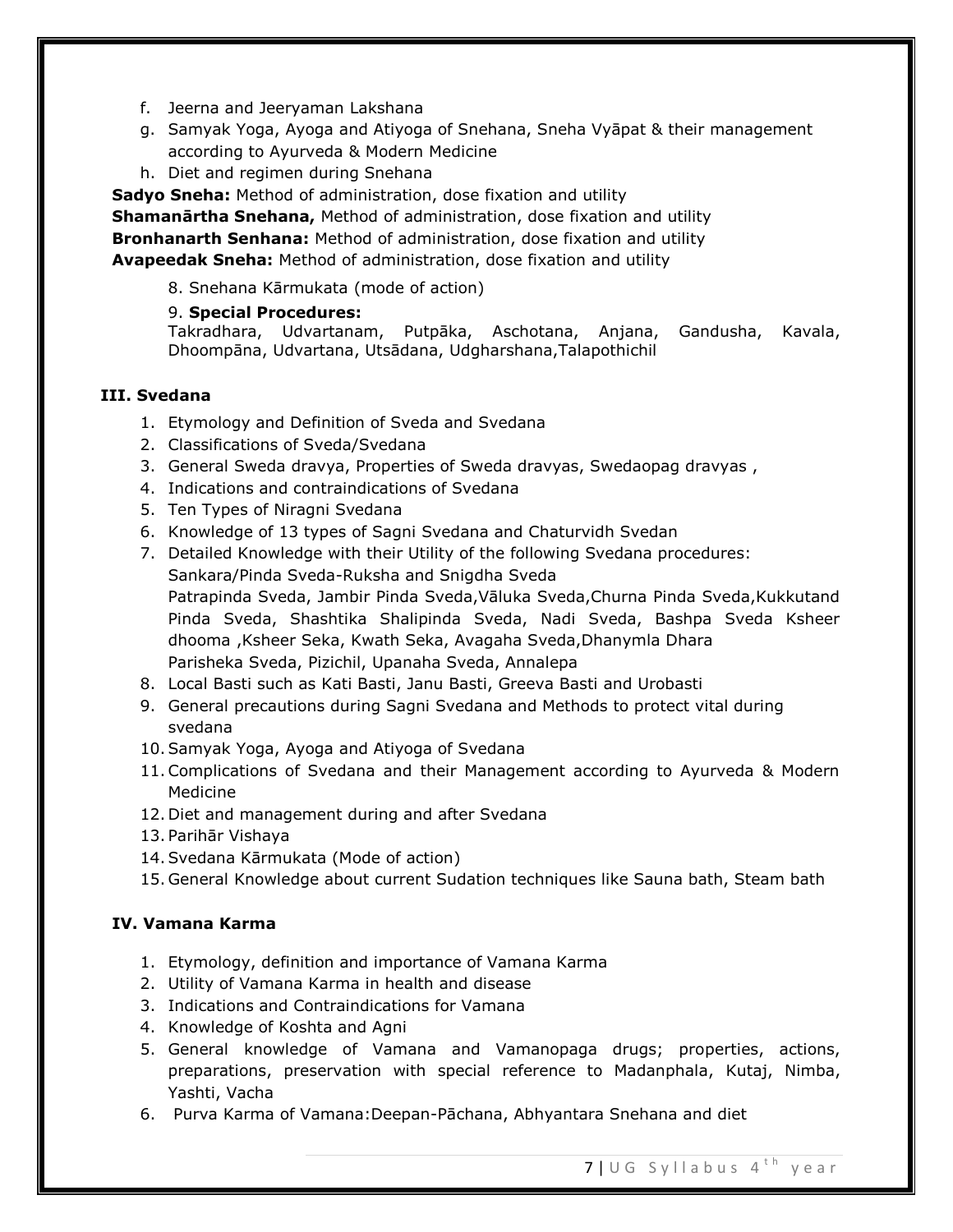- 7. Management of one gap day-Abhyanga & Svedana, diet, special Kapha increasing diet
- 8. Preparation of the patient on Morning of Vamana day
- 9. Vamaka Yoga, Anupana, fixation of dose and method of administration
- 10.Administration of Vamanopaga Dravya such as milk, sugarcane juice, Yashtimadhu decoction
- 11. Lakshana indicating Doshagati during the process
- 12. Management during Vamana Karma & observations
- 13.Symptoms of Samyak Yoga, Ayoga and Atiyoga of Vamana Karma
- 14. Post Vamana management
- 15. Types of Shuddhi-Hina, Madhya and Pravara
- 16. Peyadi Samsarjana Krama and Tarpanadi Kram with their specific indications
- 17.Complication of Vamana and their management with Ayurveda and modern drugs
- 18. Pariharya Vishaya
- 19.Vamana Karmukata (Mode of action).

# **V. Virechana Karma**

- 1. Etymology, definition and importance of Virechana Karma
- 2. Utility of Virechana Karma in health and disease
- 3. Indications and Contraindications for Virechana
- 4. Knowledge of Koshta and Agni
- 5. Classification of Virechana Drugs, General properties of Virchana dravya
- 6. General knowledge of single and compound Virechan drugs; properties, actions, preparations, preservation with special reference to Trivrutta, Aragvadha, Eranda, Katuki, Jaipal
- 7. Purva Karma of Virechana: Deepan- Pachana, Abhyantara Snehana and diet
- 8. Management of 3 gap days-Abhyanga, Svedana & diet
- 9. Management on Morning of Virechana day
- 10. Preparation of Virechana Kalpa, Anupana, dose and method of its administration
- 11. Method of Virechana Karma and management during Virechana Karma & observations
- 12.Symptoms of Samyak Yoga, Ayoga and Atiyoga of Virechana Karma
- 13. Post Virechana management
- 14. Types of Shuddhi-Hina, Madhya and Pravara and accordingly Samsarjana Krama
- 15.Complications of Virechana and their management with Ayurveda and modern drugs
- 16. Pariharya Vishaya
- 17.Virechana Kārmukatā (Mode of action)

# **VI. Basti Karma**

- 1. Etymology, definition and importance of Basti as Ardha-Chikitsa
- 2. Utility of Basti Karma in health and disease
- 3. Basti Yantra- Putaka & Netra, Detailed study of traditional Basti Yantra and their Doshas

Knowledge of alternative Basti Yantra-enema can, enema syringe, modified plastic/rubber bag for Putaka, modified plastic netra.

4. Classifications of Basti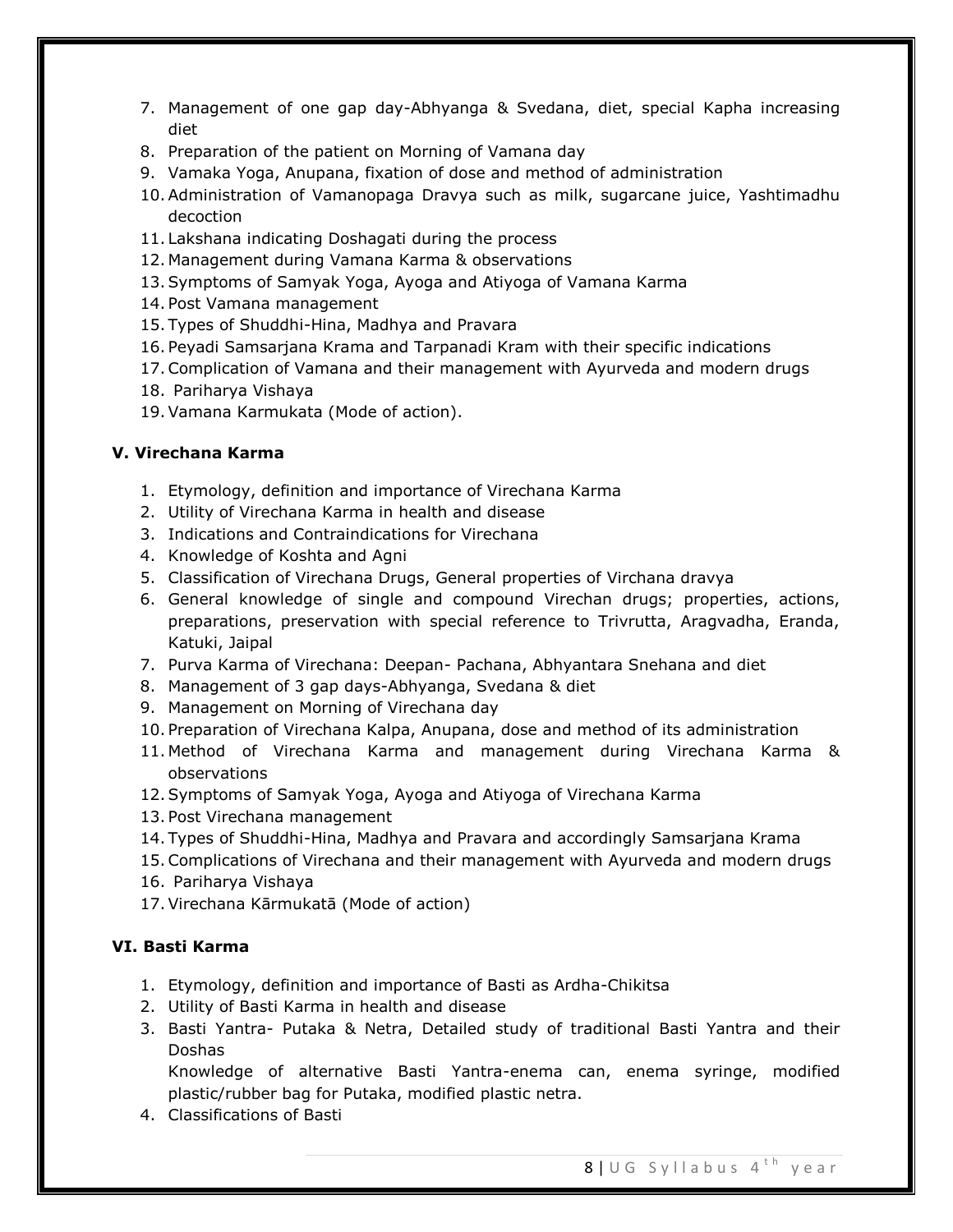- 5. Karma, Kāla and Yoga Basti schedules along with their utility.
- 6. **Niruha Basti:** Its etymology, synonyms, definition, classifications, subclassifications & indications and contraindications.
	- a. Dose fixation of Niruha Basti according to age
	- b. Contents and Method of preparation of Niruha Basti dravya
	- c. Diet
	- d. Administration of Niruha Basti
	- e. Pratyāgamana Kāla, Post Niruha Basti management
	- f. Samyak Yoga, Ayoga and Atiyoga of Niruha.
	- g. Complication of Niruha Basti and its management according to Ayurved and Modern Medicines
	- h. Pariharya Vishaya and kala
- 7. **Anuvasana Basti:** Its etymology, synonyms, definition, classifications, subclassifications & indications and contraindications.
	- a. Dose fixation of Anuvasan Basti according to age
	- b. Contents and Method of preparation of Anuvasan Basti dravya
	- c. Diet
	- d. Administration of Anuvasan Basti
	- e. Pratyāgamana Kāla, Post Anuvasan Basti management
	- f. Samyak Yoga, Ayoga and Atiyoga of Anuvasana.
	- g. Complication of Anuvasan and its management according to Ayurved and Modern Medicines
	- h. Pariharya Vishaya and kala
- 8. Basti Kārmukatā (Mode of action).
- 9. Knowledge of following types of Basti: Madhutailika Basti, Erandmuladi Basti, Yāpana Basti, Pichchha Basti, Kshira Basti, Kshara Basti, Vaitarana Basti, Panchaprasutik Basti, Lekhan Basti,Krumighna Basti,Tiktashir Basti,Ardhamātrika Basti
- 10. **Uttara Basti**,: its definition, indications and contraindications, Detailed study of traditional Basti Yantra and their Doshas Knowledge of alternative Basti Yantra
	- a. Preparation of patient,
	- b. Preparation of Trolley for Uttarbasti,
	- c. drug preparation and Fixation of dose,
	- d. method of administration in male and females,
	- e. observations,
	- f. complications and their management

# **VII. Nasya**

- 1. Etymology, definition, Significance of Nasya Karma.
- 2. Classifications and sub-classifications
- 3. Knowledge of general Dravya used for Nasya Karma, Shirovirechan Gana, Shirovirechanopag dravyas
- 4. Indications and contraindications of Nasya
- 5. Time of administration of Nasya
- 6. Dose fixation of different types of Nasya
- 7. Diet and regimen before and after Nasya Karma
- 8. Administration of Marsha, Pratimarsha, Avapeedaka, Dhoomapana and Dhuma Nasya
- 9. Symptoms of Samyak-yoga of Nasya,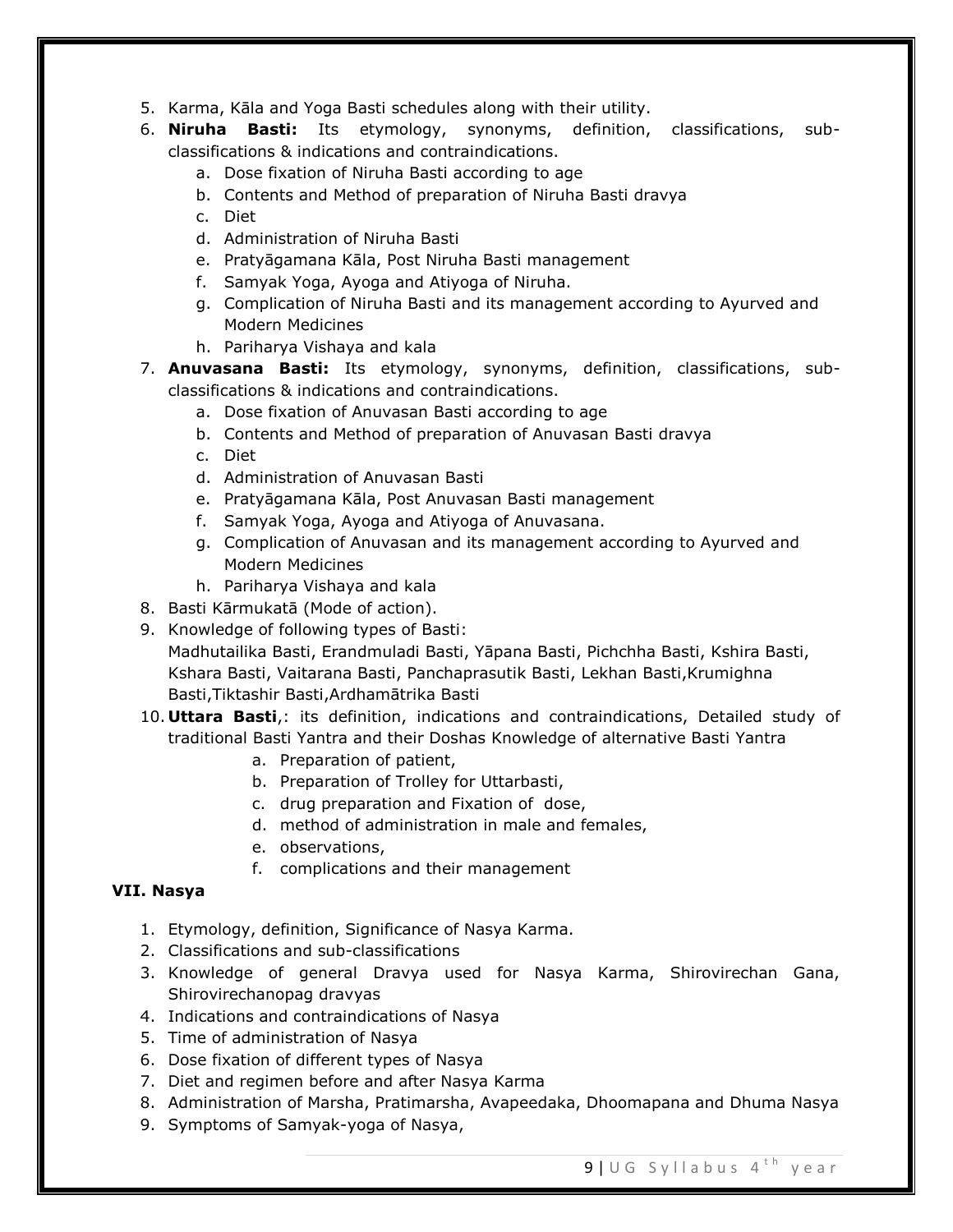- 10.Complication of Nasya and their management
- 11. Parihār Vishaya
- 12. Nasya Karmukata (mode of action)

# **VIII. Raktamokshana**

- 1. Definition, importance and Types of Raktamokshana
- 2. General Principles and rules of Raktamokshana
- 3. Classification of Raktamokshan
- 4. General Indication and Contra indication of Raktamokshan
- 5. **Jalaukavacharana:** Knowledge of different types of Jalauka (Leech) , Indications and contraindications of Jalaukavacharana, various types of Jalauka. Method of Application, Samyak Lakshan, Complication of Jalaukavcharana and their management with Ayurveda and Modern medicines.
- 6. **Pracchāna:** Indications and contraindications of Pracchana. Method of Application, Samyak Lakshan, Complication of Pracchana and their management with Ayurveda and Modern medicines
- 7. **Sirāvedha:** Indications and contraindications of Siravedha. Method of Application, Samyak Lakshan, Complication of Siravedha and their management with Ayurveda and Modern medicines
- 8. Knowledge of emergency management of complications such as water & electrolyte imbalance, shock, bleeding per rectal, hemetemsis, epistaxis

# **IX.Physiotherapy**

- 1. Definition, Utility and Importance of Physiotherapy.
- 2. Basic Knowledge of Static exercise, Infrared, Short wave diathermy, Electromagnetic therapy, Wax bath therapy, Ultrasonic therapy.

# **PRACTICALS / CLINICAL TRAINING** –

Total Duration of 3 Months posting

OPD (for 1-Month): observation of OPD patients, selection of the patients, observation of OPD base Panchakarma procedures

IPD (Panchkarma) and Panchakarma Unit – Observation of different procedures of Panchakarma, Assistance to the procedure under guidance of Panchakarma specialist

Under clinical posting, each student has to study and write 15-long Cases and 10 short cases in prescribed format

Long case Paper- minimum 1 Vaman , 1 Virechan, 1Niruha & Anuvasan Basti, 1Nasya, 1 Raktamokshan

Short case paper –Minimum one each of Pinda sweda, Shirodhara,Abhyanga, Netra Tarpan, Bahya Basti, Nadi Sweda etc.

### **Distribution of Marks**

1. Practical Record of 25 procedures 05 Marks 2. Long Procedure 2012 10 Marks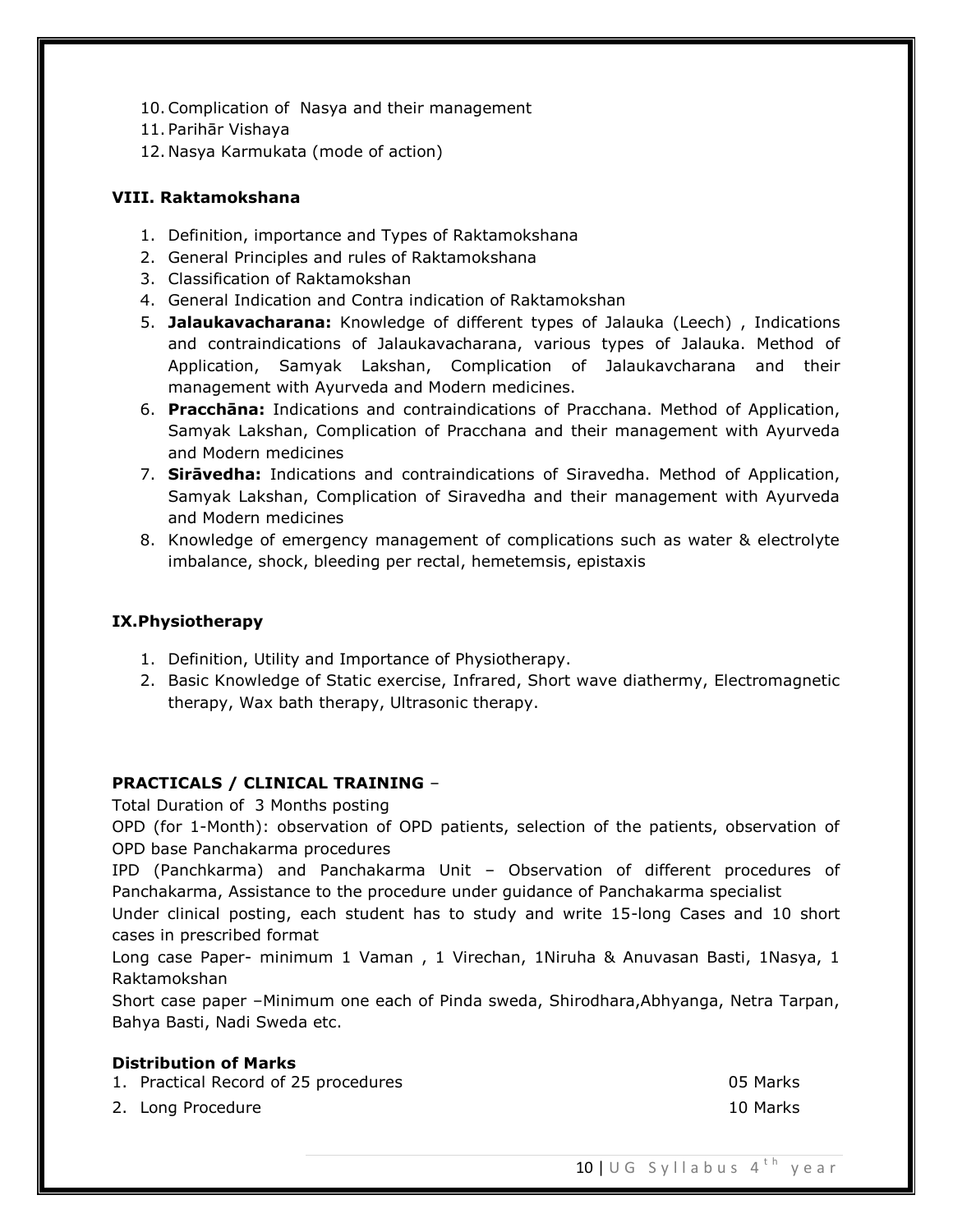- 3. Long Procedure Viva **05 Marks** 2014 12:00 12:00 12:00 12:00 12:00 12:00 12:00 12:00 12:00 12:00 12:00 12:00 12:00 12:00 12:00 12:00 12:00 12:00 12:00 12:00 12:00 12:00 12:00 12:00 12:00 12:00 12:00 12:00 12:00 12:00 12:
- 4. Short Procedure 08 Marks
- 5. Viva on Short Procedure 02 Marks 02 Marks
- 6. General Viva-voce 20 Marks
- 

# **Reference Books**

- 1. Charak Samhita with Commentary of Ayurveda Dipika by Chakrapanidatta & Jalpakalpataru by Gangadhara
- 2. Sushrut Samhita with the Sushruta Nibhandha Samgraha Commentary of Dalhana & Nyayachandrika Panjika of Gayadasa on Nidana Sthana
- 3. Ashtanga Hridaya with Sarvanga Sundara & Ayurveda Rasayana Commentaries
- 4. Ashtanga Sangraha with Shashilekha Commentaries
- 5. Ayurvediya Panchakarma Chikitsa **Dreamacha Dreamacha Duri**ty Dreamachash Dwivedi
- 6. Panchakarma Vigyan Dr Haridas Shreedhar Kasture
- 7. Illustrated Panchakarma Dr.G Srinivasa Acharya
- 8. Clinical Panchkarma (English) Dr. P.Yadaiah
- 9. Prayogika Panchkarma (Hindi) Dr. P. Yadaiah
- 10.Vivida Vyadhiyome Panchkarma (Hindi) Dr. P. Yadaiah
- 11. The Panchkarma Treatment of Ayurveda with Kerala Specialtie Dr. T.L. Devaraj
- 12. Panchkarma Therapy Dr. R.H. Singh
- 13.Ayurveda-Principles and Panchakarma Practice Dr Mandip R. G. & Prof. Gurdip Singh
- 
- 15. Panchakarma Sangraha Dr. Manoj Shamkuwar
- 16. Essential of Panchakarma Therapy **Dr.Pulak Kanti Kaur**
- 17. Principles and Practice of Panchakarma Vaidya Vasant Patil
- 18. Harrison's Principle of Internal Medicine
- 19. Guyton's Physiology
- 
- 14. Principles and Practice of Basti Dr. Vasudevan & Dr. L. Mahadevan
	-
- -
	-

**Total 50 Marks**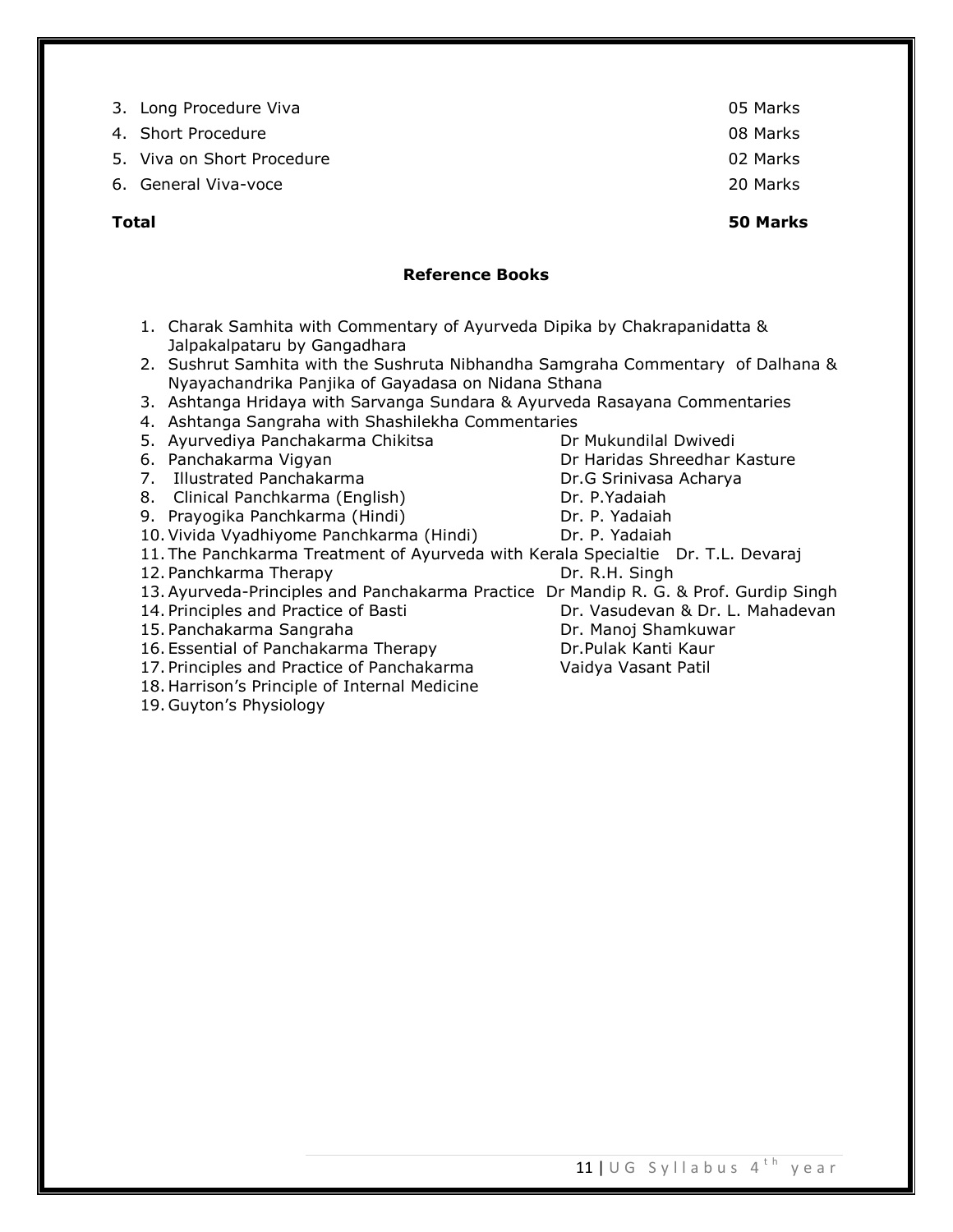# **4.3 SHALYA TANTRA**

Theory Two Papers – 100 Marks Each Practical - Viva voce – 100 Marks

# **PAPER –I 100 Marks**

## **Part – A 50 Marks**

**Definition of Shalya, Shalya Tantra and its importance. Introduction to Shalya Tantra:** Historical background and progress made.

- **Target -** Fluency in textual reading and comprehension.
- Preferable targets Know recent developments and controversies.

# **Description of Yantra, Shastra, Anushastra: Definition, number, types, uses, Dosha, Guna, Karma. Relevant modern instruments.**

- Target Basic understanding of the concepts of Yantra and Shastra. Acquaintance with commonly used surgical instruments. Knowledge of textual descriptions.
- Preferable targets Knowledge about currently used surgical instruments, their specifications, procurement sources etc.

# **Nirjantukarana / Sterilization: Methods, types and its role in surgical practice.**

- Target Basic surgical discipline of maintaining asepsis.
- Preferable targets- Knowledge of recently developed chemicals, instruments for sterilization.

### **Sangyaharan / Anaesthesia: Definition and Types.**

- i. **Local anaesthesia –** Drugs, Techniques, Indications, Contraindications, Complications and their Management.
- ii. **Regional and General anaesthesia** Drugs, Techniques, Indications, Contraindications, Complications and their Management.
	- Target-Basic knowledge of the drugs and instruments of anaesthesia. To observe the process of induction, monitoring and recovery.
	- Preferable targets- Assisting and handling anaesthesia.

### **Trividha Karma – Purva Karma, Pradhana Karma and Paschat Karma.**

- Target- Capability to identify conditions which can affect the outcome of surgery in pre, intra and post- operative period.
- Preferable targets- Experience of handling incidents.

### **Ashtavidha Shastra Karma - Surgical procedures.**

- Targets- Appreciation and comprehension of concepts and indications of different procedures.
- Preferable targets -Hands on experience of surgical procedures.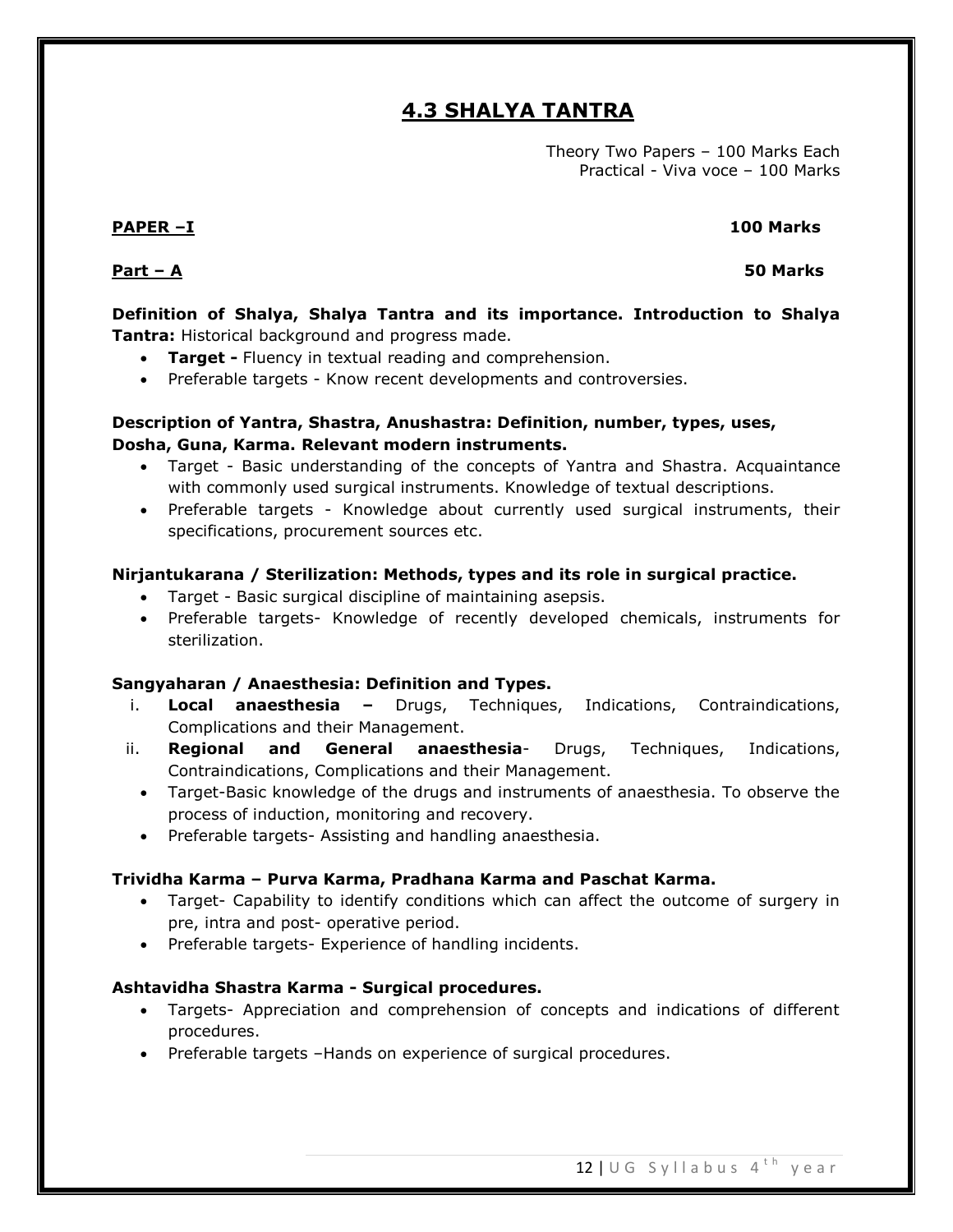# **Yogya - Experimental Surgery.**

- Target –Appreciation and comprehension of concepts of Yogya. Idea of patient's safety in experimental training.
- Preferable targets- Hands on training on mannequins.

# **Marma: Nirukti, types, description and importance.**

- Target –Clinical application of concepts of marma.
- Preferable targets- Study of relevance of marma in the light of current anatomical and surgical knowledge.

# **Kshara and Kshara Karma:**

- i. **Nirukti, Pradhanyata, Guna, Dosha, Karma, Prakara, Yogya, Ayogya, Procedure, Upadrava and Chikitsa.**
- ii. Kshara nirmana vidhi, knowledge of Kshara Varti, Taila and Pichu.
- iii. **Kshara Sutra – Preparation, Indications, Contraindications and Method of application, Complications and their Management.**
	- Target Capability to identify and practice the use of kshara, kshara sutra in common clinical conditions.
	- Preferable targets Broader knowledge of current trends and ongoing researches in kshara application.

# **Agnikarma: Mahatva, Upakarana, Vidhi, Akruti bheda, Yogya, Ayogya and Upadrava Chikitsa**.

Contemporary techniques and tools of Agnikarma.

- Target Capability to appreciate the clinical indications and comprehend Agnikarma procedure.
- Preferable targets Hands on experience of use of cautery in surgical practice.

# **Raktamokshana: Mahatva, Prakara - Siravyadha, Pracchanna, Shringa, Alabu, Jaloukavacharana – Yogya, Ayogya, Procedure, Upadrava and Chikitsa.**

- Target- Capability to appreciate and comprehend clinical indications of Jaloukavacharana and other Raktamokshana procedures.
- Preferable targets Uses of bloodletting in current therapy.

# **Bandha Vidhi – Prayojana, Dravya, Indications, Contraindications, Prakara, Upadrava, Pichu, Plota, Kavalika and Vikeshika**.

- Target- Hands on experience of techniques of bandaging.
- Preferable targets New generation of bandaging and splintage tools.

# **Pranasta Shalya and Nirharana Upaya.**

- Target Importance of concepts of Sushruta in the management of Shalya and concerns of patient safety. Identification and management of foreign bodies.
- Preferable targets Current concepts and diagnostic tools of dealing with foreign bodies.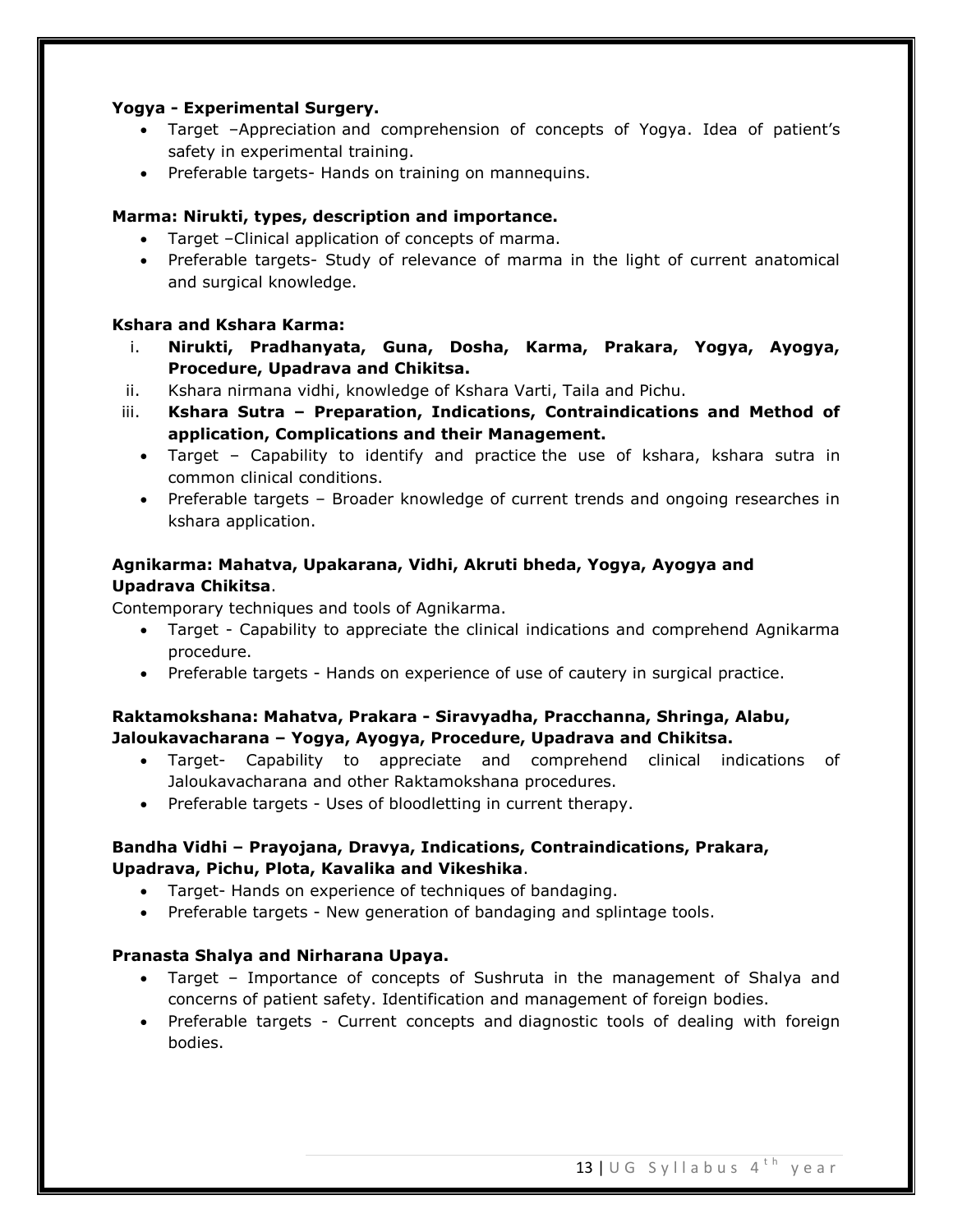# **Fluid, Electrolyte, Acid Base Balance and Nutrition:**

- i. Introduction of physiology of fluids and electrolytes.
- ii. Dehydration and over hydration.
- iii. Specific electrolyte loss, Acidosis, Alkalosis, Symptomatology and Management.
- iv. Electrolyte changes in specific diseases like pyloric stenosis, intestinal obstruction and anuria.

v. Various replacement fluids in surgery, mode of administration and complications. vi. Nutrition.

- Target Capability to identify and manage fluid and electrolyte imbalance. Ability to administer parenteral fluid.
- Preferable targets Advanced techniques of fluid and electrolyte assessment and management.

# **Rakta Mahatwa, Raktasrava / Haemorrhage: Prakara and Lakshana.**

- i. Raktastambhana Haemostasis.
- ii. Blood Transfusion –Blood groups, Compatibility, Indications, Contraindications and Complications with Management.
- iii. Component therapy.
	- Target-Knowledge of achieving haemostasis in haemorrhage.
	- Preferable targets Detailed knowledge of blood bank techniques.

# **Antibiotics, analgesics, anti-inflammatory and emergency drugs in surgical practice.**

- Target Working knowledge of commonly used drugs.
- Preferable targets Advanced pharmacological study of the above drugs.

**Diagnostic techniques** – X-ray, Imaging techniques, Ultrasonography, CAT Scan, MRI, Biopsy / Cytological study.

- Target- Knowledge of proper indications for optimum investigational tools and their interpretation.
- Preferable targets Capability to work independently in the field of diagnostic techniques.

# **Part - B**

### **Shat Kriyakala in surgical practice.**

- Target- Clinical utility of the concepts.
- Preferable targets Applied aspects of Kriyakalas in the light of current concepts of pathogenesis.

# **Nirukti, Nidana, Samprapti, Prakara, Lakshana, Sadhya-asadhyata, Upadrava and Chikitsa of the following disorders.**

- i. Vranashotha Inflammation
- ii. Vidhradi Abscess
- iii. Pidika Boils
- iv. Nadi Vrana Sinus / Fistulae
- v. Vrana Granthi Keloid / Hypertrophic scar

### **50 Marks**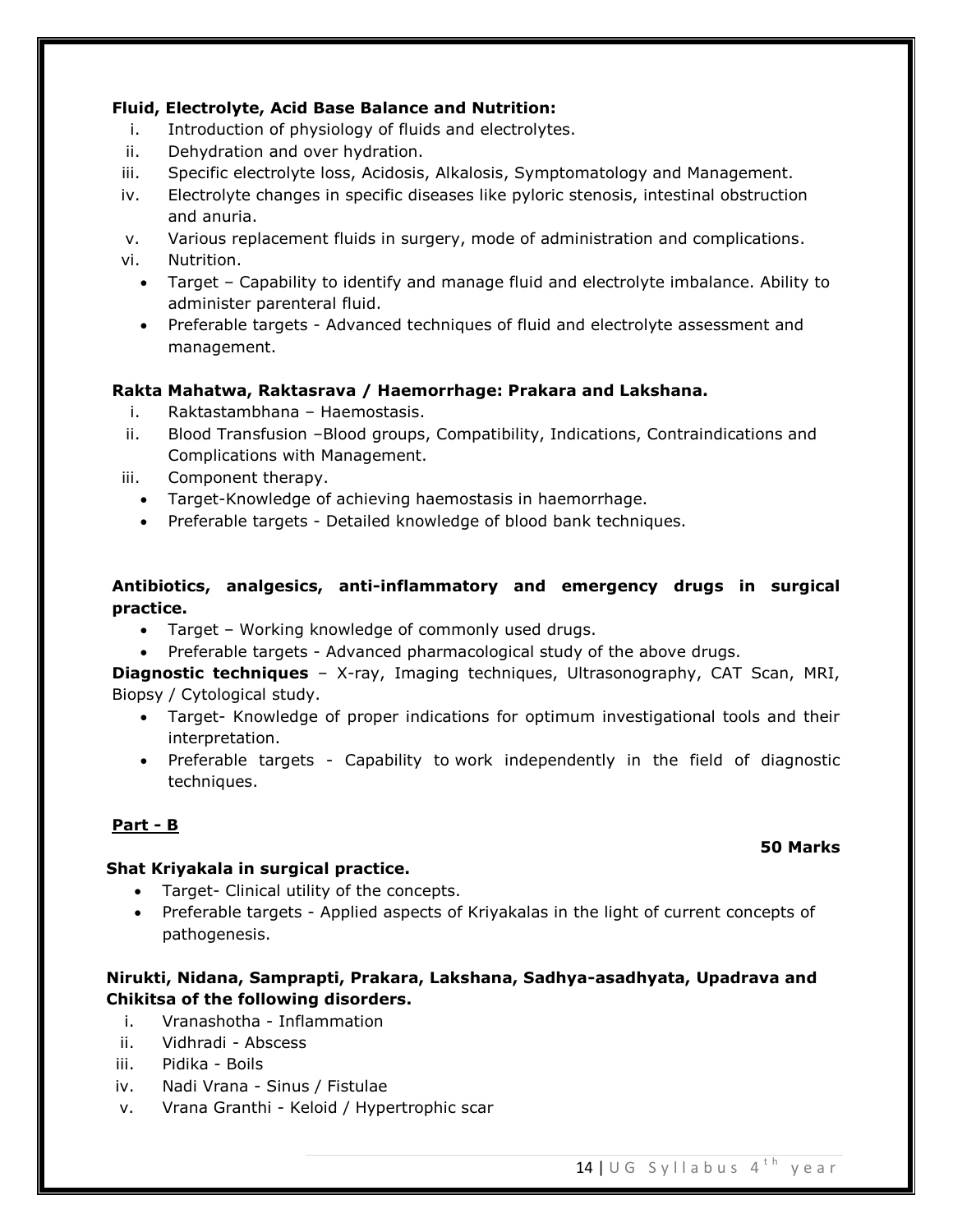- vi. Marmagata Shock
- vii. Kotha Gangrene and Principles of Amputation.

viii. Granthi - Cyst

- ix. Arbuda Tumour
	- Target-Clinical application of the concepts.
	- Preferable targets Hands on experience of management of different conditions.

# **Vrana – Nirukti and Prakara**

- **i.** Nija Vrana Nidana, Samprapti, Vrana Vasthu, Prakara, Lakshana, Vrana Pariksha Sthana,Vrana Akruti, Srava, Gandha, Vedana. Vrana Avastha- Dustavrana, Shuddha Vrana, Ruhyamana Vrana, Samyak Roodha Vrana, Vrana Sadhya-asadhyatha and Vrana Upadrava.
- **ii.** Vrana Chikitsa Pathya-apathya and Shashti Upakrama, Vranitagara and Rakshakarma.
- **iii.** Agantuja Vrana :
	- a. Sadyo Vrana Traumatic wounds Nidana, Prakara, Lakshana, Upadrava and Chikitsa.
	- b. Management of bites and stings.
- **iv.** Dagdha Vrana Burns and scalds.
- **v.** Ulcer Types and their management.
- **vi.** Wound healing stages and their management.
- **vii.** Pramehapidaka Diabetic carbuncle and wounds.
	- Target Clinical application of the concepts.
	- Preferable targets Hands on experience of management of different conditions.

# **Twak Vikara - Nidana, Samprapti, Lakshana and Chikitsa of Chippa – Paronychia, Kadara – Corn and Kshudra rogas.**

- Target Clinical application of the concepts.
- Preferable targets Hands on experience of management of different conditions.

# **Manya Vikara – Nidana, Samprapti, Lakshana and Chikitsa of Galaganda – Goitre, Gandamala, Apachi –Lymphadenitis, Pashanagardhabha – diseases of parotid gland**.

- Target-Clinical application of the concepts.
- Preferable targets Hands on experience of management of different conditions.

# **Sira Vikara - Venous disorders – Superficial and Deep venous thrombosis, Haemangioma, Varicose veins - Diagnosis and their Management**.

- Target Clinical application of the concepts.
- Preferable targets Hands on experience of management of different conditions.

# **Dhamani Vikara - Arterial disorders – Nidana, Samprapti, Lakshana and Chikitsa** of **Aneurysm, Buerger's disease, Atherosclerosis**, **Raynaud's disease.**

- Target Clinical application of the concepts.
- Preferable targets Hands on experience of management of different conditions.

# **Snayu Vikara** - Diseases of tendons and ligaments – Tennis elbow, Ganglion and their Management.

Target - Clinical application of the concepts.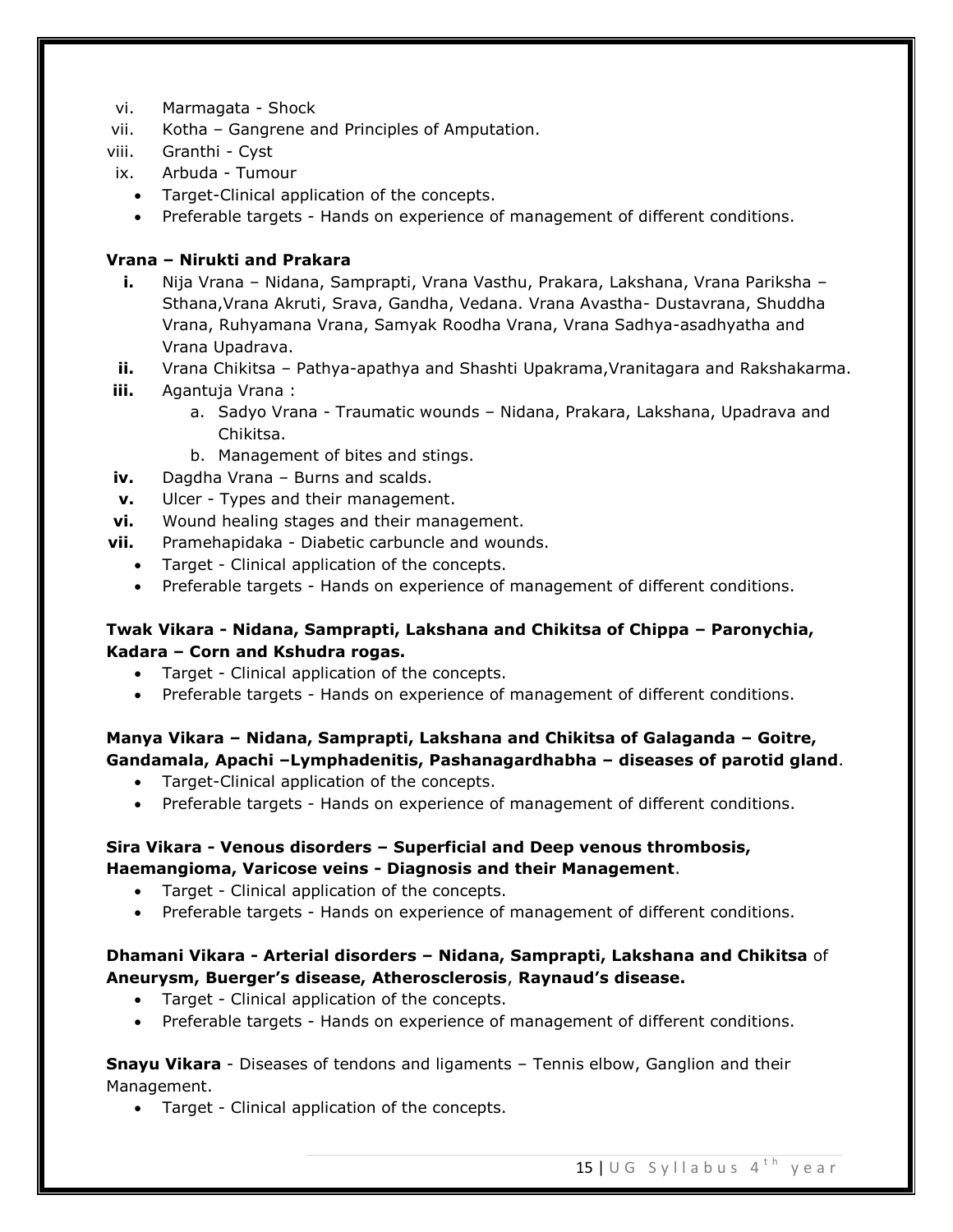Preferable targets - Hands on experience of management of different conditions.

# **Care of AIDS - HIV and hepatitis infected patients**.

Target - *Knowledge of safety precautions.*

# **PAPER - II 100 Marks**

# **Part - A 50 Marks**

# **Bhagna – Skeletal injuries: Prakara including pathological fracture, Samanya Lakshana, Upadrava and Chikitsa.**

Description of fracture of following bones with Clinical features, Diagnosis, Complications and Management – scapula, clavicle, humerus, radius, ulna, femur, patella, tibia and pelvis bones.

Sandimoksha - Dislocation: Dislocation of following joints with Clinical features, Diagnosis, Complications and Management of shoulder, elbow and hip.

- Target Clinical utility of the concepts.
- Preferable targets Hands on experience of management of different conditions.

**Diseases of bone:** Aetiopathogenesis, Classification, Clinical features, Diagnosis,

Complications and Management of Congenital anomalies, Osteomyelitis, Cysts, Tumours and Tuberculosis.

- Target Clinical utility of the concepts.
- Preferable targets Hands on experience of management of different conditions.

**Cranio-cerebral injuries:** Mechanism, Pathology, Classification, Investigations,

Complications and primary management**.**

- Target Clinical utility of the concepts.
- Preferable targets Hands on experience of management of different conditions.

**Diseases of Spine**: Mechanism, Pathology, Classification, Investigations, Complications and primary management of Tuberculosis, Ankylosing Spondylitis and Disc prolapse.

- Target Clinical utility of the concepts.
- Preferable targets Hands on experience of management of different conditions.

**Diseases of breast**: Aetiopathogenesis, Classification, Clinical features, Diagnosis, Complications and Management of Sthana Vidradhi - Breast abscess and Sthana Arbuda - Breast tumours.

Target - Clinical utility of the concepts.

 Preferable targets - Hands on experience of management of different conditions. Diseases of chest: Aetiopathogenesis, Classification, Clinical features, Diagnosis,

Complications and Management of Chest injury, Pleural effusion, Pleurisy and Tumours.

- Target Clinical utility of the concepts.
- Preferable targets Hands on experience of management of different conditions.

**Diseases of esophagus:** Aetiopathogenesis, Classification, Clinical features, Diagnosis, Complications and Management of Congenital anomalies, Oesophagitis, Varices, Ulcer and Tumours.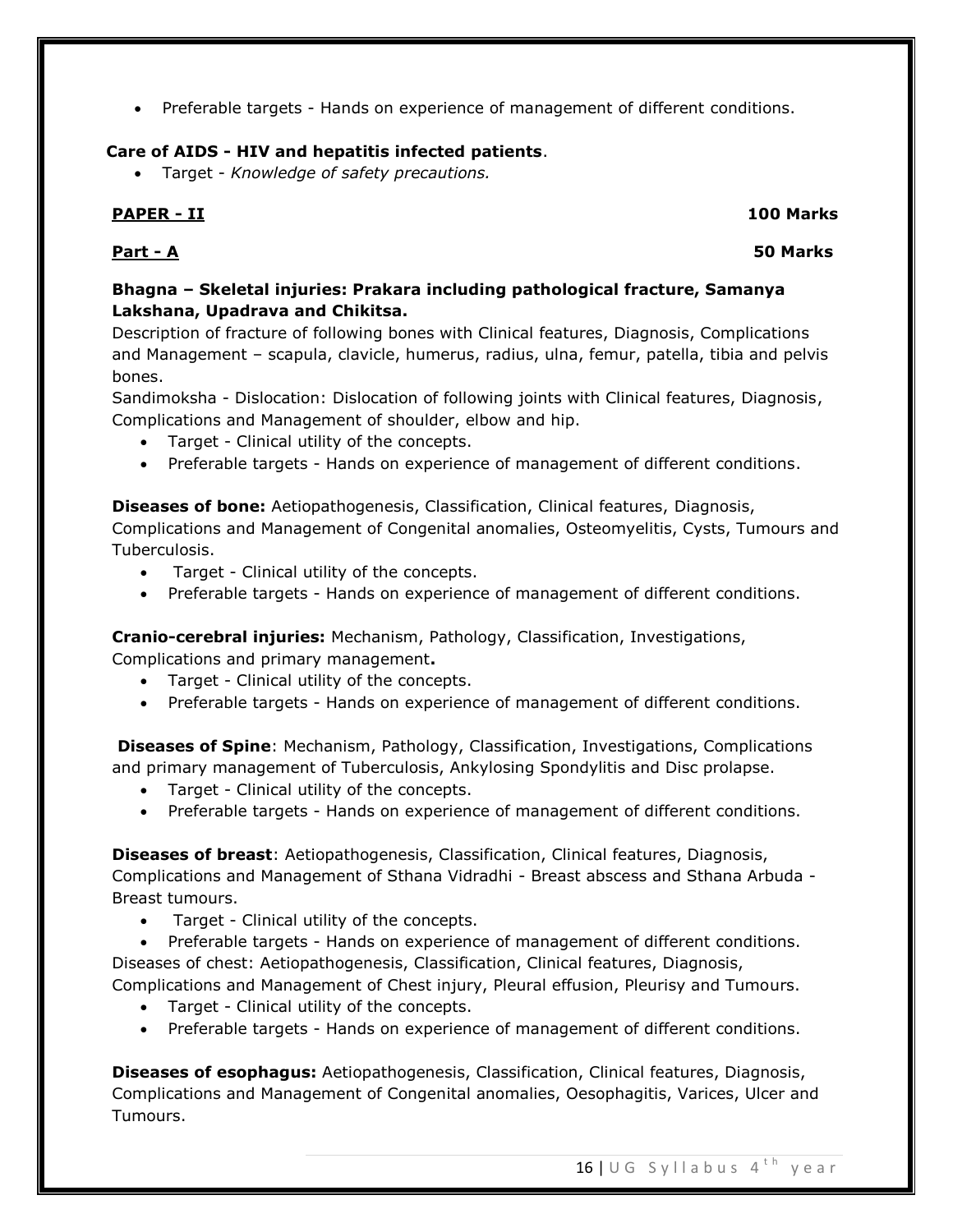- Target Clinical utility of the concepts.
- Preferable targets Hands on experience of management of different conditions.

**Gulma Roga** - Nidana, Prakara, Lakshana, Upadrava and Chikitsa.

**Shoola vyadhi** - Nidana, Prakara, Lakshana, Upadrava and Chikitsa.

- Target Clinical utility of the concepts.
- Preferable targets Hands on experience of management of acute abdomen.

**Udara Roga:** Aetiopathogenesis, Classification, Clinical features, Diagnosis, Complications and Management of Jalodara - Ascites, Chidrodara – Perforation, Peritonitis and Badhagudodara-Intestinal obstruction**.**

- Target Clinical utility of the concepts.
- Preferable targets Hands on experience of management of different conditions.

**Diseases of stomach and duodenum:** Aetiopathogenesis, Classification, Clinical features, Diagnosis, Complications and Management of Pyloric Stenosis, Peptic Ulcer and Tumours.

- Target Clinical utility of the concepts.
- Preferable targets Hands on experience of management of different conditions.

**Diseases of small intestine:** Aetiopathogenesis, Classification, Clinical features, Diagnosis, Complications and Management of Tuberculosis, Obstruction and Perforation.

- Target Clinical utility of the concepts.
- Preferable targets Hands on experience of management of different conditions.

**Diseases of large intestine -** Aetiopathogenesis, Classification, Clinical features, Diagnosis, Complications and Management of Tuberculosis, Obstruction, Perforation, Tumours, Appendicitis, Crohn's disease and Ulcerative Colitis.

- Target Clinical utility of the concept.
- Preferable targets Hands on experience of management of different conditions.

**Diseases of Rectum and Anal Canal –** Aetiopathogenesis, Classification, Clinical features, Diagnosis, Complications and Management of Congenital disorders, Arshas - Haemorrhoids, Parikartika - Fissure-in-ano, Bhagandara - Fistula-in-ano, Guda Vidradi - Anorectal abscesses, Gudabhramsa - Rectal prolapse, Sanniruddaguda - Anal stricture, Incontinence, Rectal Polyp and Tumours.

- Target Clinical utility of the concepts.
- Preferable targets Hands on experience of management of different conditions.

### **Abdominal injuries and their management.**

- Target Clinical utility of the concepts.
- Preferable targets Hands on experience of management of different conditions.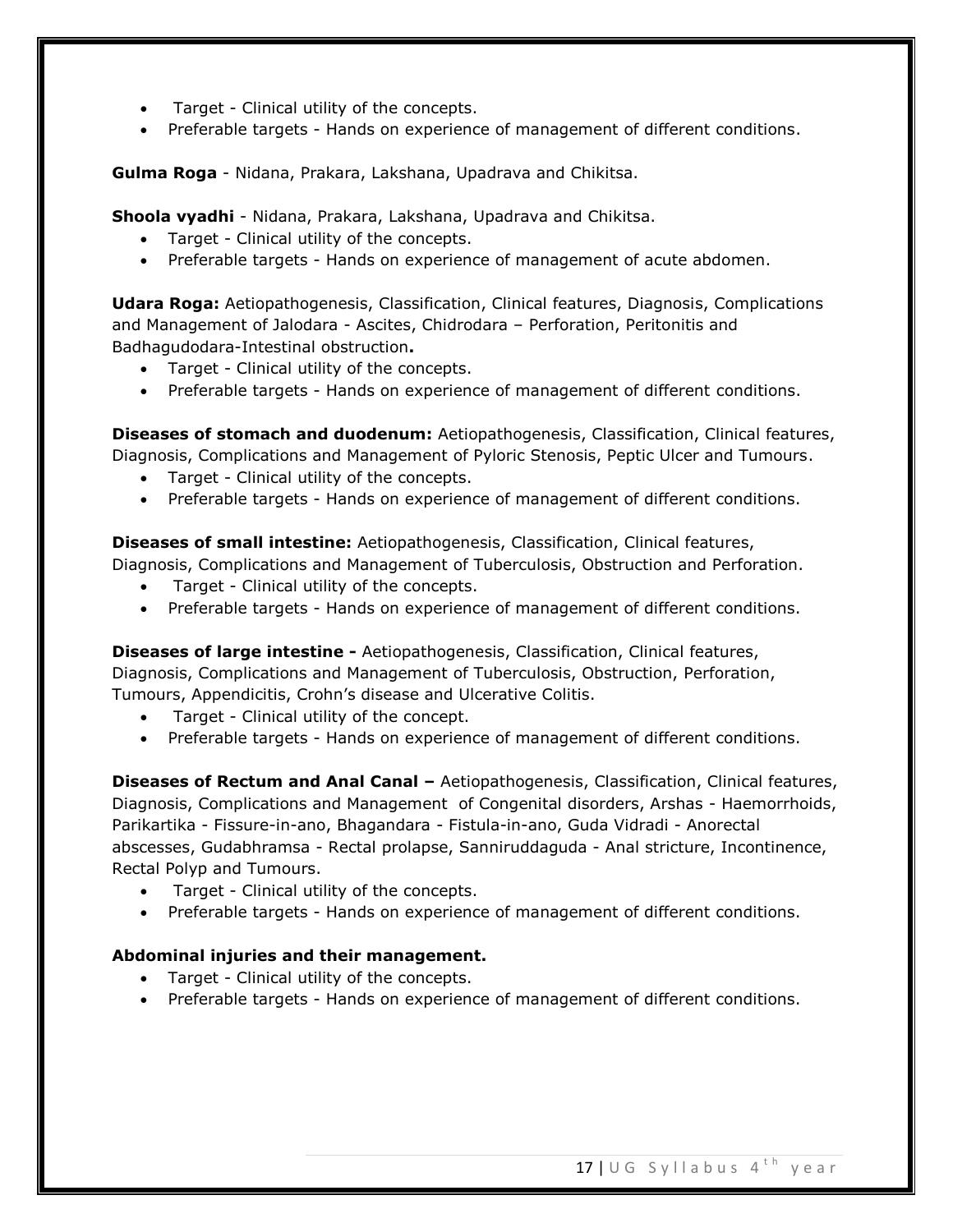# **Part – B**

#### **50 Marks**

**Diseases of Liver:** Aetiopathogenesis, Classification, Clinical features, Diagnosis, Complications and Management of Yakrit Vidhradi - Abscess, Neoplasia, Portal hypertension and Yakritdalyodar –Hepatomegaly.

- Target Clinical utility of the concepts.
- Preferable targets Hands on experience of management of different conditions.

**Diseases of Gallbladder:** Aetiopathogenesis, Classification, Clinical features, Diagnosis, Complications and Management of Cholecystitis, Cholelithiasis, Obstructive jaundice and Tumours.

- Target Clinical utility of the concepts.
- Preferable targets Hands on experience of management of different conditions.

**Diseases of Pancreas:** Aetiopathogenesis, Classification, Clinical features, Diagnosis, Complications and Management of Pancreatitis, Cysts of Pancreas and Tumours.

- Target Clinical utility of the concepts.
- Preferable targets Hands on experience of management of different conditions.

**Diseases of Spleen** – Aetiopathogenesis, Classification, Clinical features, Diagnosis, Complications and Management of Pleehodara – Splenomegaly and Splenic rupture.

- Target Clinical utility of the concepts.
- Preferable targets Hands on experience of management of different conditions.

**Diseases of Kidney and Ureters -** Aetiopathogenesis, Classification, Clinical features, Diagnosis, Complications and Management of Congenital anomalies, Polycystic kidney, Injuries, Perinephric abscess, Calculus and Neoplasms.

- Target Clinical utility of the concepts.
- Preferable targets Hands on experience of management of different conditions.

**Diseases of Urinary bladder –** Aetiopathogenesis, Classification, Clinical features, Diagnosis, Complications and Management of Congenital anomalies, Injuries, Ashmari - Vesical Calculus, Cystitis and Neoplasms.

- Target Clinical utility of the concepts.
- Preferable targets Hands on experience of management of different conditions.

**Mutraghata and Mutrakrichra -** Aetiopathogenesis, Classification, Clinical features, Diagnosis, Complications and Management. Retention of urine.

- Target Clinical utility of the concepts.
- Preferable targets Hands on experience of management of different conditions.

**Diseases of Prostate -** Aetiopathogenesis, Classification, Clinical features, Diagnosis, Complications and Management of Prostatitis, Prostatic abscess, Benign Enlargement of Prostate and Carcinoma of Prostate.

- Target Clinical utility of the concepts.
- Preferable targets Hands on experience of management of different conditions.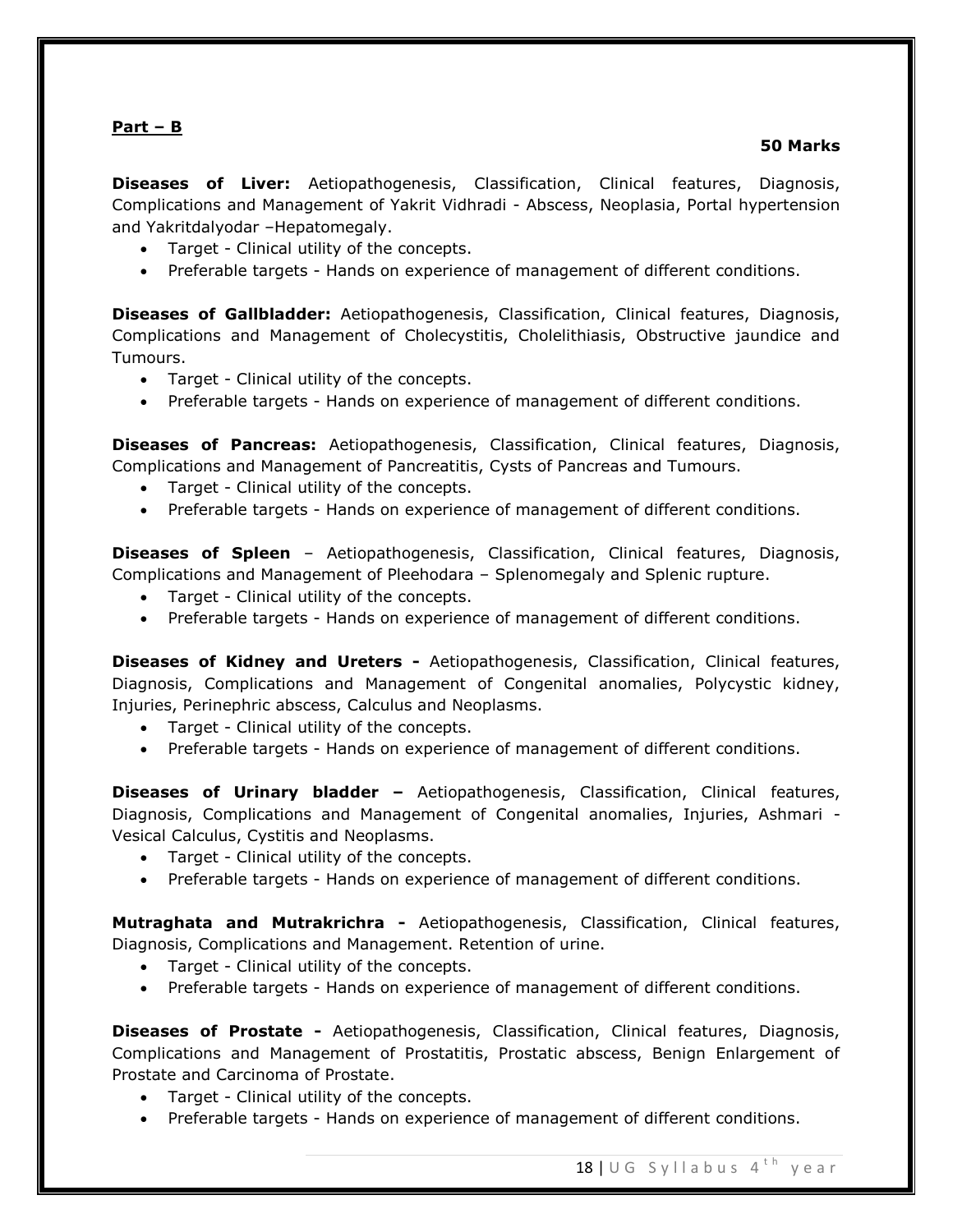**Diseases of Urethra** – Aetiopathogenesis, Classification, Clinical features, Diagnosis, Complications and Management of Urethritis, Stricture and Rupture.

- Target Clinical utility of the concepts.
- Preferable targets Hands on experience of management of different conditions.

**Diseases of Penis:** Aetiopathogenesis, Classification, Clinical features, Diagnosis, Complications and Management of Congenital anomalies, Niruddhaprakasha -Phimosis, Parivartika -Paraphimosis, Avapatika - Prepuceal ulcer, Arbuda- Tumours and Lingarsha -Penile Warts.

- Target Clinical utility of the concepts.
- Preferable targets Hands on experience of management of different conditions.

**Diseases of Scrotum and Testis:** Aetiopathogenesis, Classification, Clinical features, Diagnosis, Complications and Management of Epididymo-orchitis, Epididymal cyst, Scrotal filariasis, Shukrashmari - Seminal calculus, Torsion of testis, Ectopic testis, Undescended testis and Tumours.

**Vriddhi Roga:** Aetiopathogenesis, Classification, Clinical features, Diagnosis, Complications and Management of Mutravriddhi – Hydrocele.

- Target Clinical utility of the concepts.
- Preferable targets Hands on experience of management of different conditions.

**Antra Vriddhi –** Aetiopathogenesis, Classification, Clinical features, Diagnosis, Complications and Management of Hernia - Inguinal, Femoral, Epigastric, Umbilical, Incisional and rare forms of Hernia.

- Target Clinical utility of the concepts.
- Preferable targets Hands on experience of management of different conditions.

# **PRACTICALS**

### **Content of Practicals:**

- 1. Identification, uses, demonstration of surgical instruments and methods of sterilization.
- 2. Training of case taking, bed side clinicals and case presentation.
- 3. Demonstration and Practical training in Anaesthesia.
- 4. Training to develop skills in following Parasurgical and other procedures
	- i. Kshara Karma
	- ii. Agnikarma
	- iii. Kshara Sutra
	- iv. Raktamokshana
	- v. Application of bandages and splints
	- vi. Catheterization
	- vii. Wound management procedures like Parisheka and Patradana
	- viii. Ryle's tube aspiration
	- ix. Injections -Intramuscular / Intravenous / Subcutaneous / Intradermal
	- x. Incision and drainage of abscess
	- xi. Suturing of open wounds
- 5. **Observation of following procedures**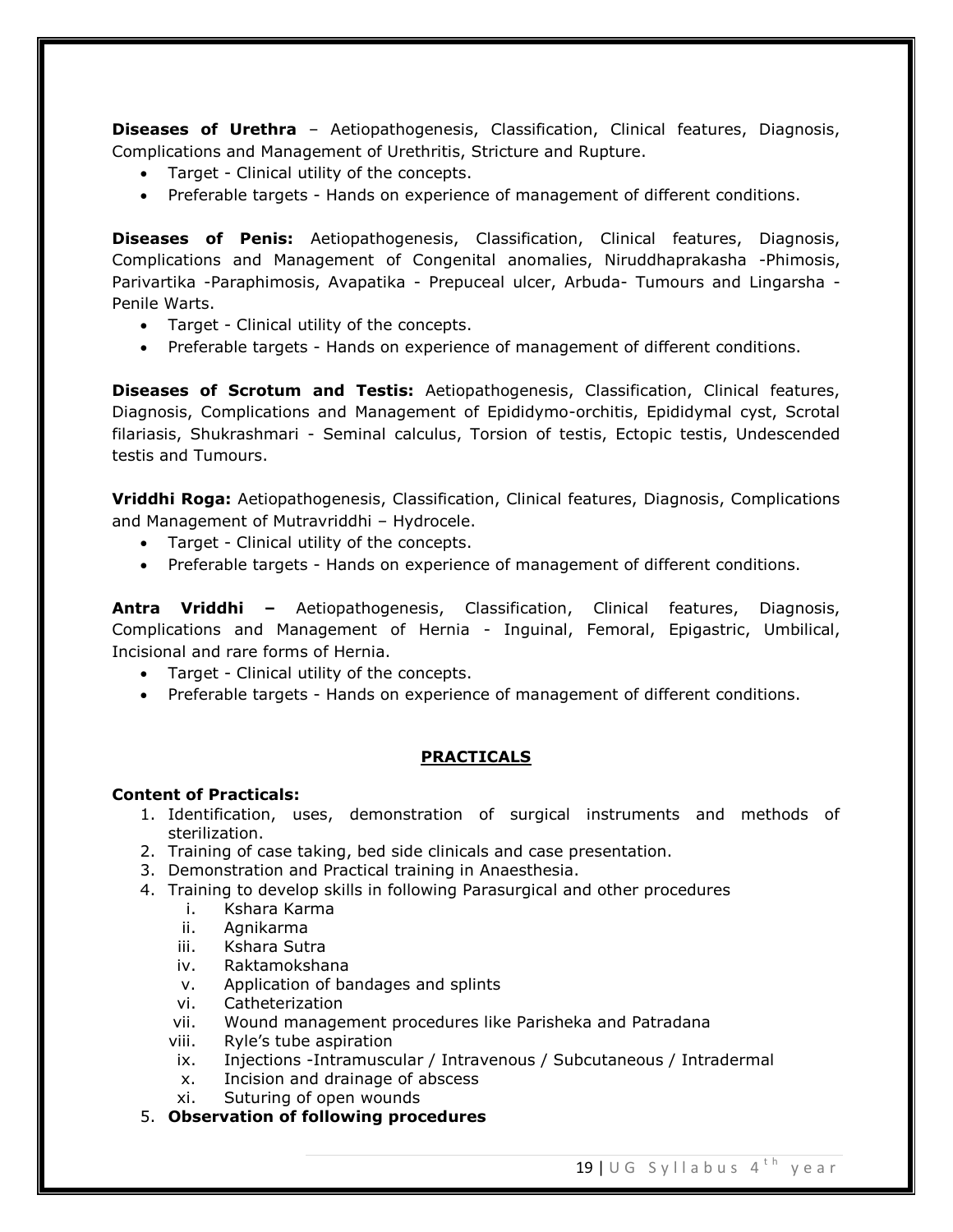- i. Circumcision
- ii. Hydrocele
- iii. Hernial repair
- iv. Vasectomy
- v. Haemorrhoidectomy
- vi. Fistulectomy
- vii. Fissurectomy
- viii. Appendecectomy
- ix. Cholecystectomy

### 6. **Training of Surgical Emergencies and Management.**

# **Clinical Training (Indoor and Outdoor) 09 Months**

- 
- Shalya (Kshara and Anushastra Karma) 03 Months (atleast one
- Asthi and Sandhi Chikitsa (Orthopaedics and 02 Months Trauma)
- Anaesthesia 15 days
- Radiology 15 days

# **Distribution of Marks**

- 1) Daily records 10 Marks
- 2) Instruments 20 Marks
- 3) Short case 10 Marks
- 4) Long case 20 Marks
- 
- $5)$  Viva voce  $-40$  Marks
	- **Total - 100 Marks**

# **Reference Books**

- 1. Sushruta Samhita
- 2. Ashtanga Sangraha
- 3. Ashtanga Hridaya
- 4. Charaka Samhita
- 5. The Surgical instruments of the Hindus Girindranath Mukhopadhyaya
- 6. Shalya Tantra Samuchchaya Pandit Ramadesh Sharma
- 
- 8. Shalya Samanvaya (Part 1-2) The Shandaram Sharma
- 
- 
- 11. Clinical Shalya Vigyan  **Alice Shalish Clinical Sharma** Dr. Akhilanand Sharma
- 

13.Kshara sutra management in anorectal ailments - Dr. S.K. Sharma, Dr. K.R.Sharma

- 14. Anorectal diseases in Ayurveda The Sijoria and Dr. Praveen
- 15. Adhunika Shalya Chikitsa Siddanta Labamar Dr. Katil Narshingham Udupa
- 15. Additional Science Science Science Science<br>16. Agnikarma Technology Innovation Dr. P. P. B. K. K. Takral
- 17. Shalya Tantra Ke Siddhant Dr. K.K.Takral
- 
- 
- 7. Shalya Vigyan (Part 1-2) Andreas Company Dr. Surendra Kumar Sharma
	-
- 9. Shalya Pradeepika Dr. Mukund Swaroop Verma
- 10. Soushruti Dr. Ram Nath Dwivedi
	-
- 12. Bhagna Chikitsa Dr. Prabhakar Janardhan Deshpande
	- and Dr. Kulwant Singh.
	- Kumar Chowdary.
	-
	-
	-
- 18.Recent advances in the management of Arshas / Haemorrhoids Dr. P. Hemantha

 Shalya (Samanya) 03 Months (atleast one month in OT) and the contract of the contract of the contract of the contract of the contract of the contract of the month in OT)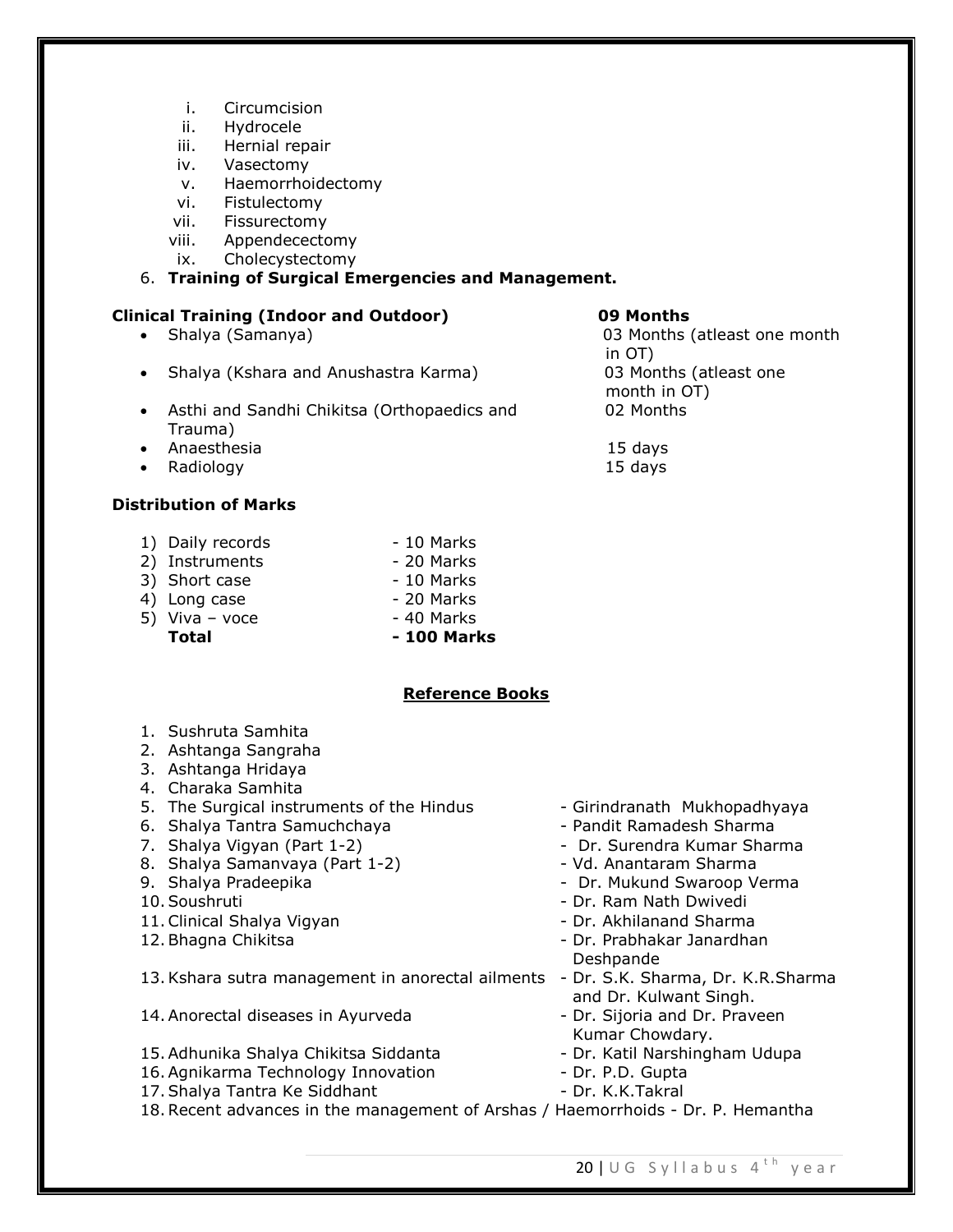|                                                                                      | Kumar                            |
|--------------------------------------------------------------------------------------|----------------------------------|
| 19. Arsha Evum Bhagander Mein sutra Avacharan                                        | - Vd. Kanak Prasad Vyas          |
| 20. Kshara Sutra                                                                     | - Dr. S.N.Pathak                 |
| 21. Surgical ethics of Ayurveda                                                      | - Dr. D.N. Pande                 |
| 22. Bailey and Love's Short Practice of Surgery                                      | - Norman.S. Williams, Charles.V. |
|                                                                                      | Mann and R.C.G. Russell          |
| 23. Clinical methods in surgery                                                      | $-S.$ Das                        |
| 24. Textbook of Operative Surgery                                                    | - S. Das                         |
| 25. Shalya Vigyan (Sachitra)                                                         | - Anantram Sharma                |
| 26. Anushastra Karma                                                                 | - Dr. D.N. Pande                 |
| 27. Concept of Vrana is Ayurveda                                                     | - Dr. Lakshman Singh             |
| 28. Significance for Poorva Karma in Surgical Patient - Dr. Lakshman Singh           |                                  |
| 29. Sangyaharan Prakash                                                              | - Dr. D.N. Pande                 |
| 30. A concise Text Book of Surgery                                                   | - S. Das                         |
| 31. A manual on Clinical Surgery                                                     | - S. Das                         |
| 32. A System of Surgical Diagnosis                                                   | - T.N. Patel                     |
| 33. A Practical Guide to Operative Surgery                                           | - S. Das                         |
| 34. Drugs and Equipment for Anaesthesia                                              | - Arun kumar                     |
| 35. Manual of Surgical Instruments                                                   | - M.M. Kapur                     |
| 36. Ward Procedures                                                                  | - Patel Mansukh. B               |
| 37. Recent trends in the management of Arshas / Haemorrhoids - Dr. P. Hemantha       |                                  |
|                                                                                      | Kumar                            |
| 38. Primary Anaesthesia                                                              | - Maurice King                   |
| 39. Synopsis of Anaesthesia                                                          | - Lee                            |
| 40. Clinical Anatomy/ Surgical Anatomy                                               | - John E.Skandalakis             |
| 41. Surgical Instruments of the Hindus                                               | - Girindharnath Mukopadyay       |
| 42. Outline of Orthopedics                                                           | - John Crawford Adams and David  |
|                                                                                      | Hamblen. L                       |
| 43. Outline of Fracture                                                              | - John Crawford Adams            |
| 44. Recent trends in the management of Bhagandara / Fistula-in-ano - Dr. P. Hemantha |                                  |
|                                                                                      | Kumar                            |
| 45. Principles and Practice of Agnikarma                                             | - Dr. Anand Kumar and            |
|                                                                                      | Dr. Kanchan Shekokar             |
| 46. Manipal Manual of Surgery                                                        | - Dr. Rajgopal Shenoy            |
|                                                                                      |                                  |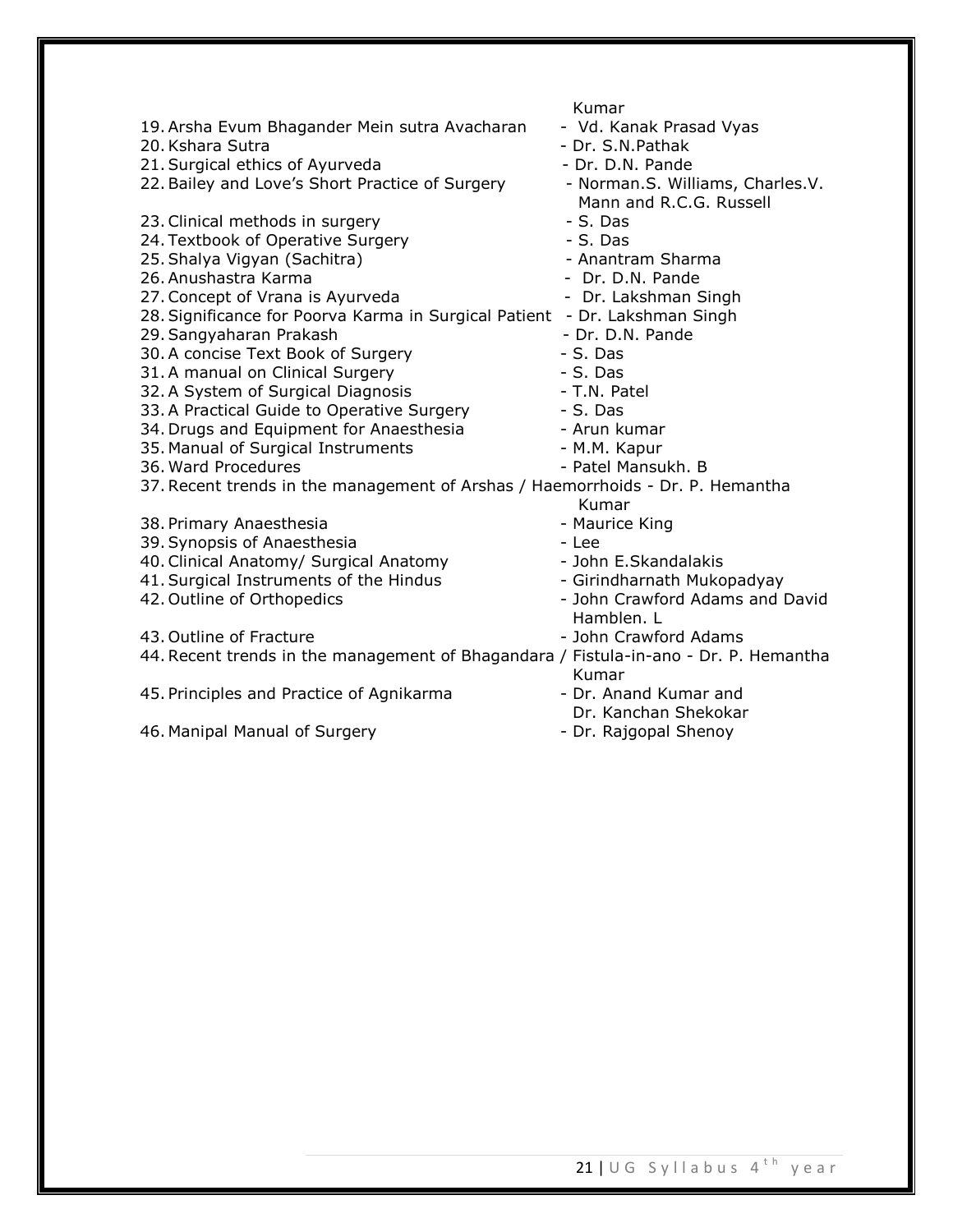# **4.4 SHALAKYA TANTRA**

## **Theory Two Papers – 100 Marks Each Practical/Viva voce – 100 Marks**

#### **NETRA ROGA VIGYAN**

**Paper I 100** 

#### **Marks**

**I. Introduction** 

- a) Shalakyatantra nirukti, Parichayam, Ithihasam
- b) Netra rachana shariram (Mandala, Patala, Sandhi, Drushti Vichara) and Netra Kriya Sharira alongwith modern anatomy of Eye.
- c) Eye examination and knowledge of basic instruments/equipments required for examination of Eye.
- d) Netrarognanam Samanya Hetu (Nija and agantuja), Purvarupa, Samprapti, Rupa and Chikitsa.
- e) Classification of Netraroga and its importance.

### **II. Netra Samanya and Vishishta Chikitsa - Kriya Kalpa**

- a)Netra and Chakshu swasthya hitkara Dinacharya,Ritucharya,Aahara evam Vihara.
- b) Kriya-kalpa-Seka, Aschyotana, Pindi, Vidalaka, Tarpana, Putapaka, Anjana and importance of Panchkarma in Netra Chikitsa.
- c) Basic fundamentals of Netra Shastra Chikitsa e.g. Purva Pradhana Paschat karma, Ama-Pachyaman-Pakva Vrana shotha, Vranitopasana, Pranashtashalya, & Vranbandhana. Methods and concepts of sterlization, asepsis and antisepsis as per ancient and modern point of view.
- d) Basic applied knowledge of Ashtavidha shastrakarma, agni, kshara, raktamokshana in Nerta rogas.
- e) Essential diagnostic and therapeutic modern pharmacological agents required in Netra Chikitsa

### **III. Sandhigata Roga(Diseases of junctional areas of eye)**

- a) Number of sandhigata rogas, detailed etiology, pathology, clinical features and management of Pooyalasa and Srava Rogas.
- b) Brief Study of krimi granthi, Parvani and Alaji Rogas.
- c) Study of Acute and Chronic Dacryocystitis, Epiphora, Blepharitis including their aetiology, pathology, signs & symptoms, differential diagnosis and medical & surgical management.

### **IV. Vartmagata Roga(Diseases of Lids)**

- a) Number of vartmagata rogas, and detailed knowledge of etiology, pathology, clinical features and management of Anjananamika, Utsangini, Lagana, Vatahata vartma, Pakshma kopa, Sikta vartma, Pothaki, Klinna vartma, Krichhronmeelana and Kukunaka diseases of Vartma.
- b) Brief Knowledge of Vartmarbuda, Utklishta vartma, Nimesh, Pakshmashata, Vartmarsha
- c) Knowledge of Hordeolum, Ptosis, Trachoma, Trichiasis, Entropion, Ectropion including their Etiology, signs and symptoms differential diagnosis and medical & surgical management.

### **V. Shuklagata Roga(Diseases of sclera and conjunctiva)**

a) Number of Shuklagata rogas, detailed knowledge of etiology, pathology, clinical features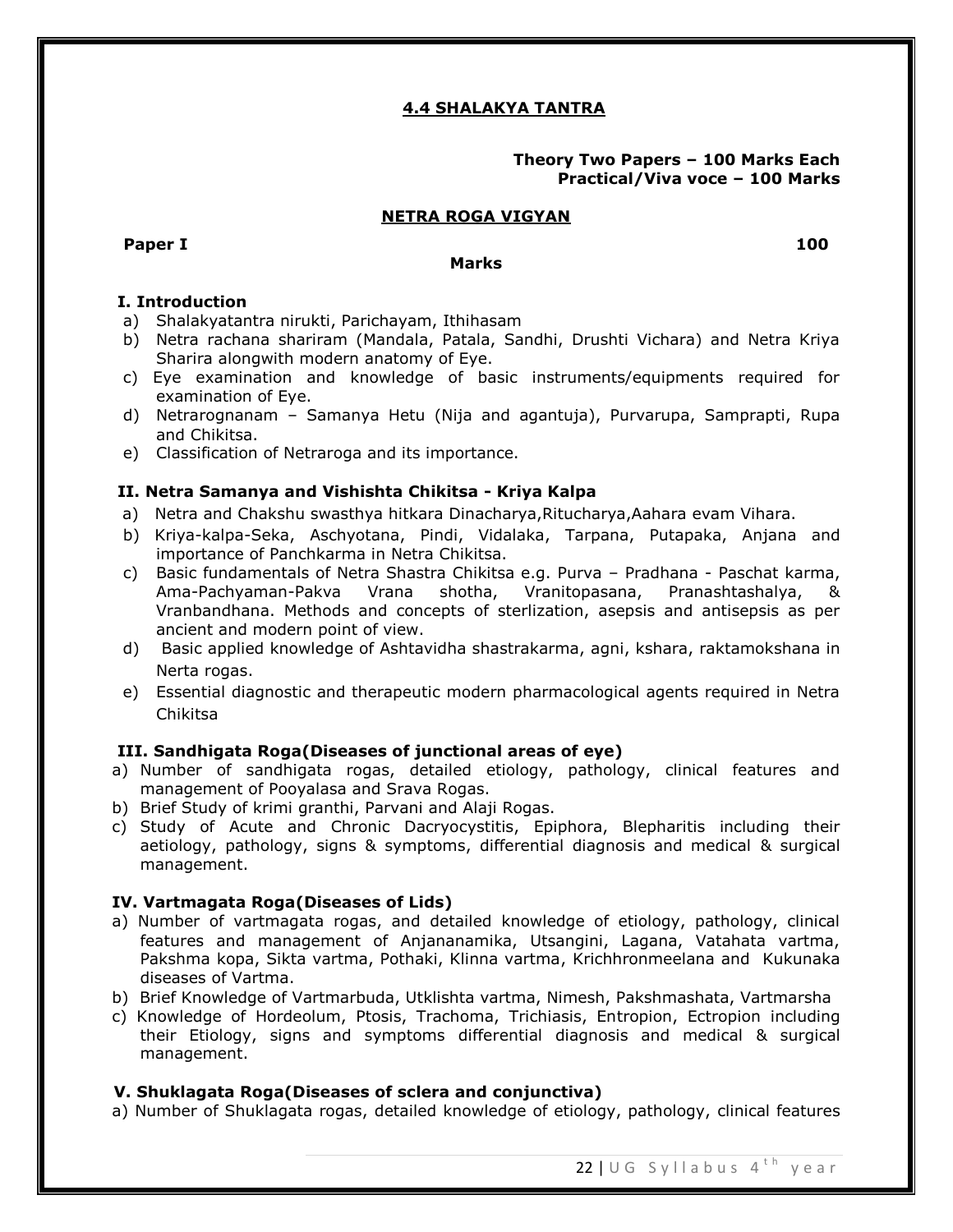and management of Arma, Arjuna and Shuktika

- b) Brief Knowledge of Sira pidika, Sira jala, Pishtaka, Balasgrathita.
- c) Study of Pterygium, Scleritis, Episcleritis, Sub-Conjunctival Hemorrhage including their Etiology, signs and symptoms, differential diagnosis and medical & surgical management.

### **VI. Krishnagata Roga (Diseases of cornea and uvea)**

- a) Number of krishnagata rogas, detailed knowledge of Etiology, Pathology, Clinical features, differential diagnosis, complications and Management of Savrana /kshata Shukla (Shukra), Avrana shukra (Shukla)
- b) Brief knowledge of Sira shukla, Akshipakatyaya and Ajakajata.
- c) Knowledge of Corneal ulcer, Corneal Opacity, Uveitis,Acute Iridocyclitis, Staphyloma,their aetiology, pathology, symptoms, differential diagnosis, complications and management.

### **VII. Sarvagata Roga (Diseases effecting all parts of eye)**

- a) Number of Sarvagata rogas, detailed knowledge of etiology, pathology, clinical features, complications, differential diagnosis and Management of Abhishyanda, Adhimantha, Hatadhimantha and Shushkakshipaka.
- b) Brief Knowledge of Amloshit, Vata paryaya, Anyato vata, Sashopha & Ashophakshipaka- Pilla roga, Sirotpata and Siraharsha.
- c) Knowledge of Conjunctivitis, Glaucoma, Dry Eye Syndrome including their etiology, pathology, clinical features, differential diagnosis, complications and their management.

#### **VIII. Drishtigata Roga (vision disorders)**

- a) Number of Drishtigata rogas detailed knowledge of etiology, pathology, clinical features, differential diagnosis and management of Timira, Kacha and Linga nasha.
- b) Brief Knowledge of Abhighataja lingnasha, sanimittaja & Annimittaja Lingnasha Doshandhya/Kaphavidagdha drishti, Naktandhya, Ushna vidagdha drishti, Pittavidagdha drishti, Dhumadarshi, Hriswajadya, Gambhirika, Nakulandhya, Nayanabhighata.
- c) Knowledge of Refractive errors, Cataract including their etiology, pathology, clinical features, differential diagnosis, complications and their management.
- d) Study of Eale's disease, Hypertensive & Diabetic Retinopathies, Age related Macular degeneration, Strabismus, Retinitis pigmentosa, Night blindness, Amblyopia, Central serous retinopathy, Optic Neuritis and Optic atrophy

# **IX. Miscellaneous Diseases**

- a) Xerophthalmia and other malnutritional eye disorders.
- b) Knowledge of ocular trauma and their management.
- c) Introduction to Eye bank, Eye donation, Corneal Transplantation
- d) Preventive Ophthalmology and Community Ophthalmology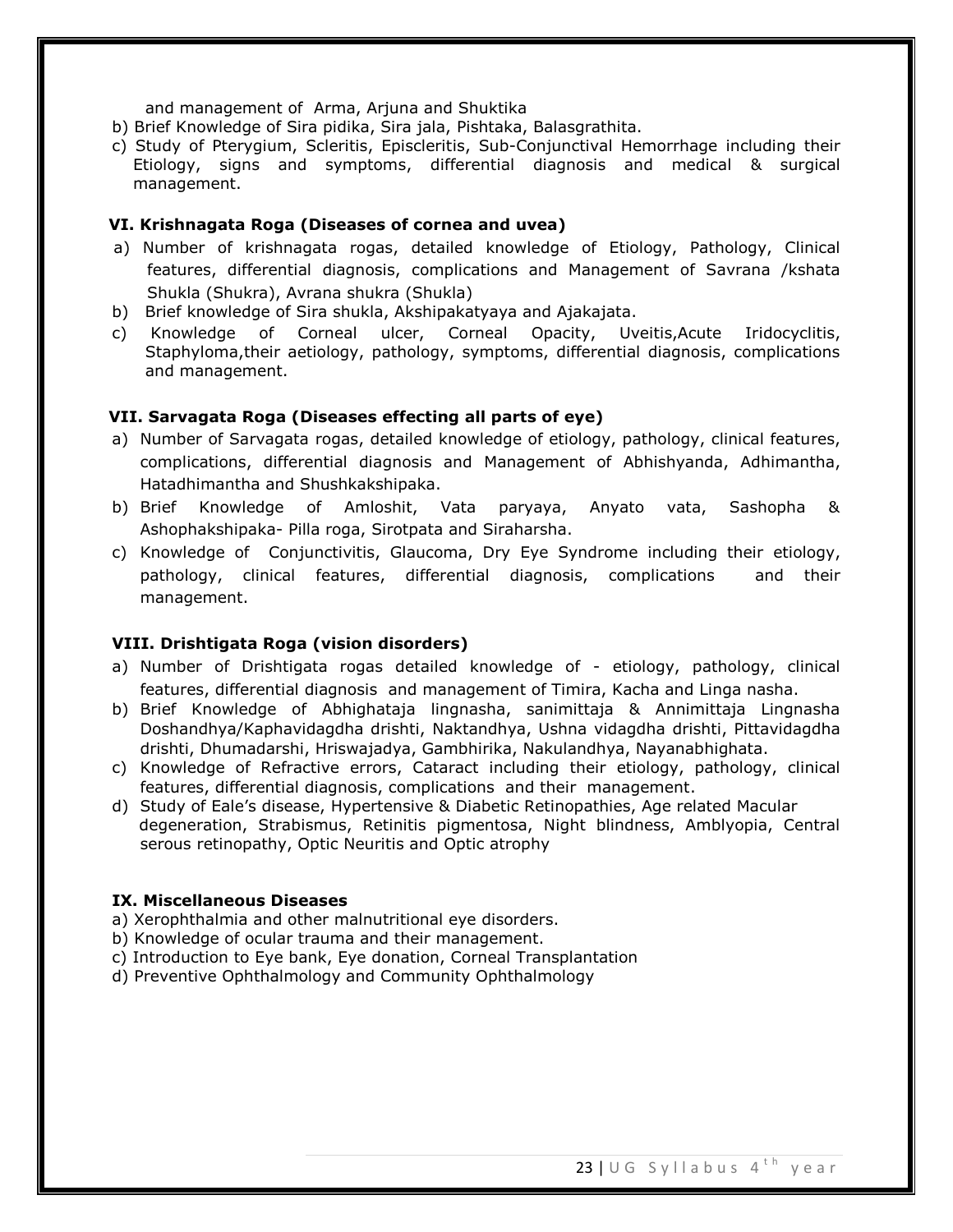# **SHIRA - KARNA- NASA- MUKHA ROGAS**

### **PAPER II 100 Marks**

#### **I Samanya Chikitsa**

- a) Study of therapeutic procedures like Sveda, Kavala, Gandusa, Dhuma, Murdhni Taila, Nasya, Pratisarana, Karna Purana,karna prakshalana, nasa prakshalana Mukha Lepa.
- b) Ashtavidha shastrakarma and anushastrakarma used in the treatment of Shira, Karna,Nasa evam Mukha Rogas.

#### **II Shiro Roga**

a) Importance and Superiority of Shira.

- b) Number, general etiology, pathology and cardinal features of shiro rogas and kapalgata rogas along with their common line of management/treatment.
- c) Detailed study of Vataja, Pittaja, Kaphaja shirashoola, Suryavarta, Ardhavabhedaka, Khalitya, Palitya.
- d) Brief Knowledge of Raktaja shiraha shoola, Krimija shiraha shoola , Kshayaja shiraha shoola & Sannipataja shiraha shoola, Ananta vata, Indralupta, Darunaka.
- e) Detailed study of Headache, Migraine its differential diagnosis and treatment.

#### **III Karna Roga**

- a) Detailed study of Rachana and Kriyasharir of Karna (Ear) & Shravanendriya as per Ayurvedic and modern view, Examination of Ear along with instruments/equipments required in Ear examination.
- b) Detailed study of etiology, pathology, classification, clinical features and management of diseases of Karna – karna shool, karna nada& shweda, Badhirya, karnastrava, karna pratinaha, pootikarna, karnagoothaka, karnavidradhi.
- c) Brief Knowledge of karna kandu, karnapaka, karnarsha, karnarbuda,krimikaran &karnapali rogas , Karna sandhana(Auroplasty), fundamentals, method and Vaikritpaham
- d) Detailed study of Otalgia, ASOM, CSOM, Deafness, wax including their etiology, pathology, clinical features, differential diagnosis, complications and medical & surgical management
- e) Brief Knowledge of Otomycosis, Otosclerosis, Tinnitus, Vertigo , Foreign body in ear and Noise pollution.

### **IV Nasa Roga**

- a) Detailed study of Rachana and Kriyasharir of Nasa (Nose and paranasal sinuses)& Ghranendriya as per Ayurvedic and modern view, Examination of Nose. along with instruments/equipments required in Nose examination.
- b) Detailed study of Pratishyaya, Dushta pratishyaya, Nasanaha, Kshavathu, Nasagata raktapitta & Nasarsha.
- c) Brief Knowledge of Putinasa, Bhranshathu, Peenasa, Apeenasa, Nasarbuda, Nasashotha, Dipta, Nasa Sandhana.
- d) Detailed study of Rhinitis & Sinusitis Epistaxis, Nasal Polyp, DNS, Foreign body including their Etiology, pathology, clinical features differential diagnosis and medical & surgical management.
- e) Brief Knowledge of Nasal trauma, Tumours of nose and Para nasal sinuses.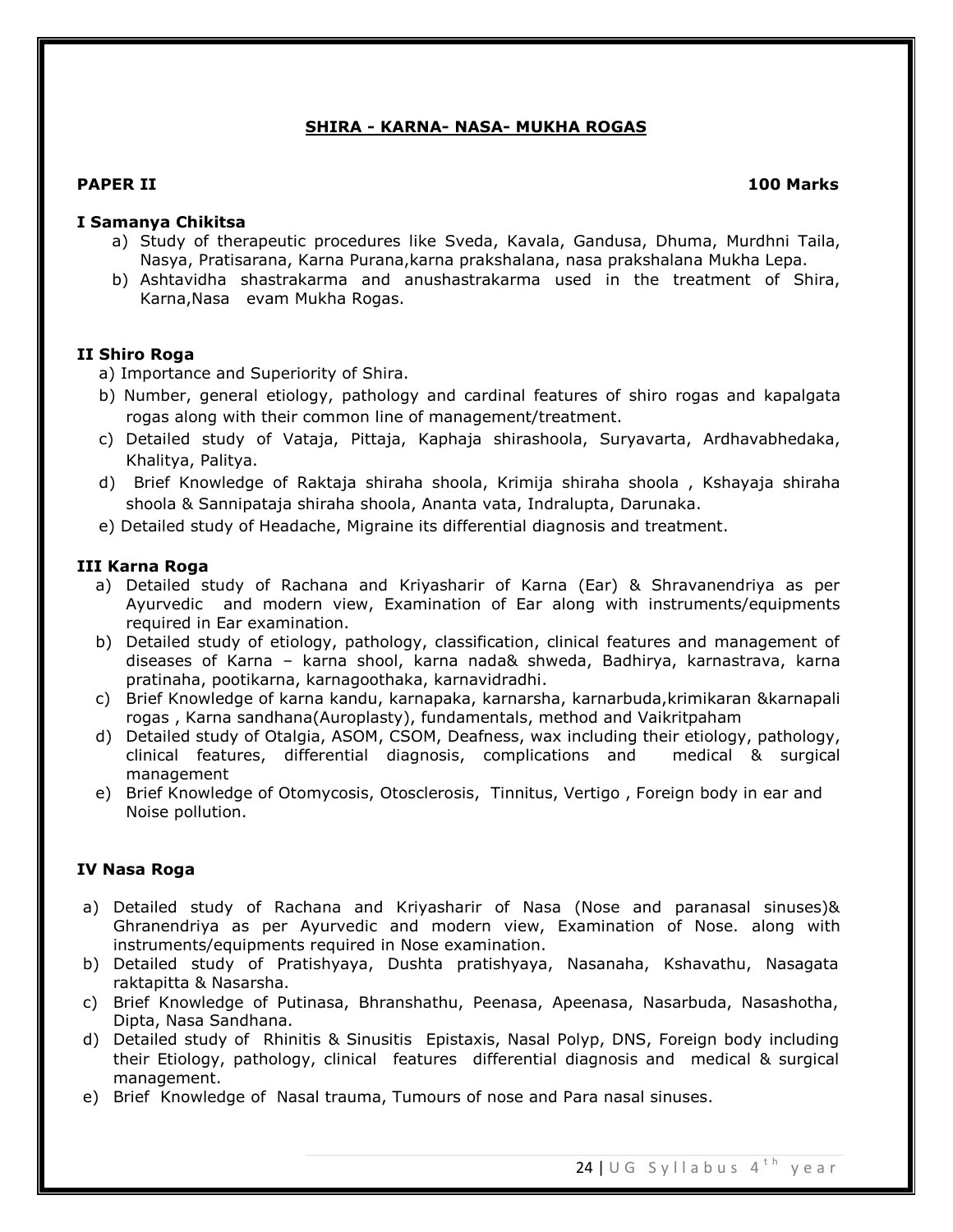## **V Mukha Roga (Diseases of Oral Cavity)**

- a) Detailed study of Rachana and Kriyasharir of Mukha Rogaadhisthana– oshtha, dantamoola, danta, jivha, talu, gal, sarvasara (Oral cavity ) as per Ayurvedic and modern view along with their Basic examination including instruments/equipments required for the examination
- b) Mukha and Danta Swasthya as per ancient and modern concepts including prevention of malignancy of oral cavity.
- c) Number and general aetiology, pathology, cardinal features of Mukha rogas along with their common line of management/treatment.

# **Oshtha Roga (Diseases of Lips)**

- a) Detailed study of Etiology, pathology, classification, clinical features and management of - Oshtha prakopa, khandoshtha
- b) Brief Knowledge of Gandalaji, Jalarbuda, Kshataja Oshthaprakopa
- c) Knowledge of cleft lip.

# **Dant Mula Gata Roga (Diseases of Periodontia)**

- a) Detailed study of Etiology, pathology, classification, clinical features and management of - Shitada, Dantaveshta, Upakush, Danta Nadi, Danta Vidradhi, Adhimansa
- b) Brief Knowledge of dantapupputaka, Saushira, Mahasaushira, Danta Vaidarbha , Paridara, Vardhana.
- c) Detailed study of Etiology, pathology, classification, clinical features and management of Gingivitis, Apical abscess, Periodontitis (Pyorrhoea).

### **Danta Roga (Dental Diseases)**

- a) Detailed study of Etiology, pathology, classification, clinical features and management of Daalan, Krimidanta, Dantaharsha, Danta sharkara, Hanumoksha
- b) Brief Knowledge of karala, Bhanjanak , Kapalika, Shyava Danta, Danta bheda,
- c) Danta chaal, Adhidanta, Danta Utpatana including Jalandhar bandha method and Danta Purna.
- d) Knowledge of Dental Caries, Dental Tartar & Tooth extraction.

### **Jihwa Gata Roga (Diseases of Tongue)**

- a) Detailed study of Etiology, pathology, classification, clinical features and management of - jivha kantaka (vataja, pittaja and kaphaja)
- b) Brief Knowledge of Upajihva, Adhijihva, Alasa.
- c) Knowledge of Glossitis,Tongue Tie, Ranula, Benign and Malignant Tumors of tongue.

### **Talu Roga (Diseases of Palate)**

- a) Detailed study of Etiology, pathology, classification, clinical features and management of - Gala shundika, Talushosha, Talupaka
- b) Brief Knowledge of Talupupputa, Adhrusha, Kacchapa, Talvarbuda, Mamsasanghata.
- c) Knowledge of Cleft palate, palatitis, uvulitis and tumours of the palate.

### **Kantha and Gala gata Roga (Diseases of Pharynx & Larynx)**

a) Detailed study of Etiology, pathology, classification, clinical features and management of - Tundikeri, Kantha shaluka, Gilayu, Galaganda,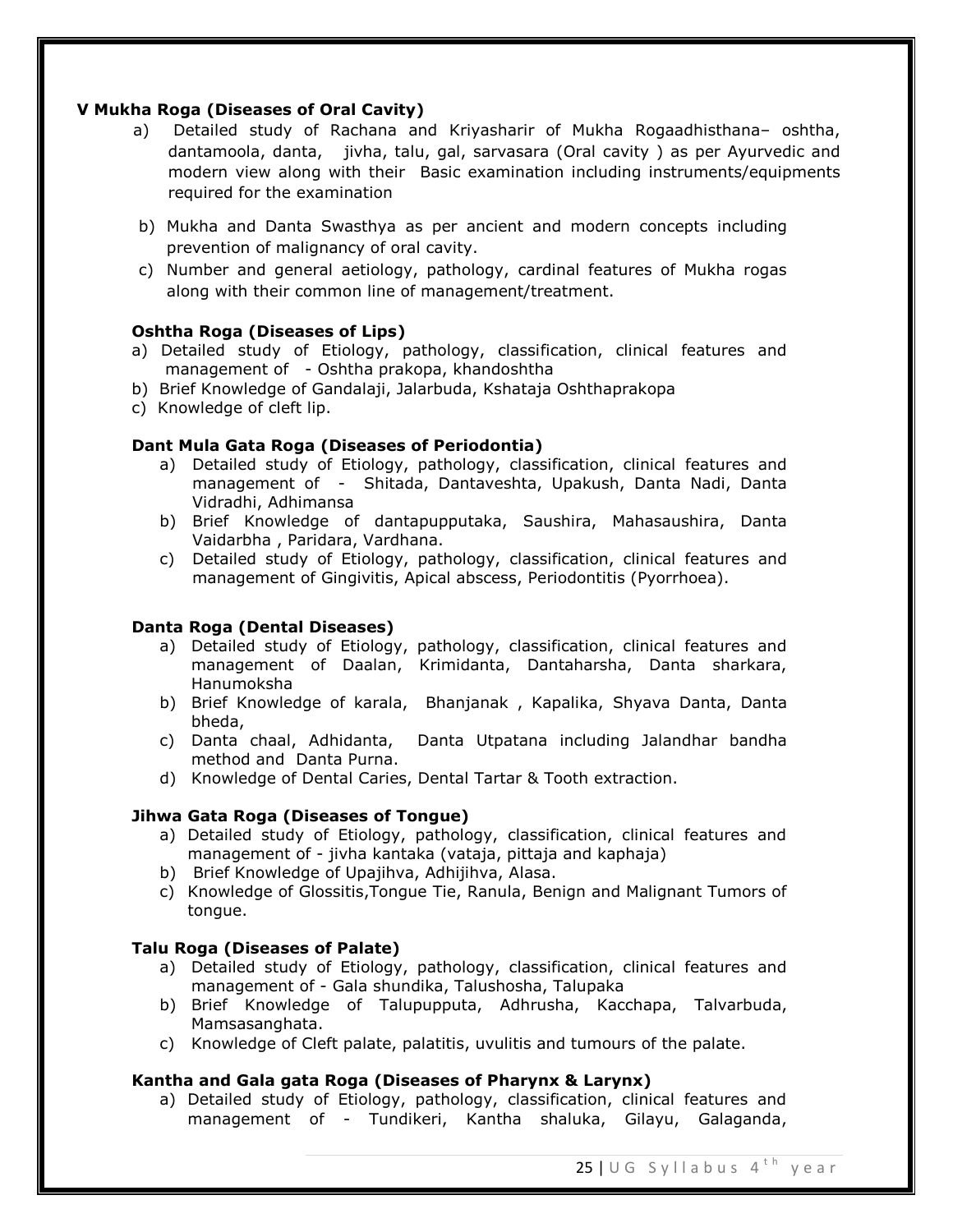Swrabhedha , Galavidradhi.

- b) Brief Knowledge of Rohini, Galashotha, Kantharbuda, Kanthavidradhi, Galarbuda Galaugham, Vrindam, Ekavrindam, Valaya, balasa , Shataghni, Swaraghna.
- c) Detailed study of Etiology, pathology, classification, clinical features and management of - Pharyngitis, Laryngitis, Tonsillitis & Adenoiditis
- d) Brief Knowledge of foreign body in the throat, Carcinoma of Larynx & Pharynx, Dysphagia Diphtheria & diseases of salivary glands.

#### **Sarvasara Mukha Roga (Generalised mucosal affections of the oral cavity)**

- a) Detailed study of Etiology, pathology, classification, clinical features and management of Sarvasar mukhapaka
- b) Brief Knowledge of urdhvaguda, putivaktrata, mukharbuda
- c) Detailed Knowlege of Stomatitis.

## **VI Miscellaneous Diseases**

National Programme for Prevention and Control of Deafness.

### **PRACTICAL**

#### **Content of Practical**

Identification, Uses, Demonstration of surgical/non-surgical equipment/ instruments, materials used in shalakya chikitsa. Method of sterilization. Training of case taking, bedside clinics and case presentation.

kriya kalpa)

Training in para- surgical procedures-

- 1) Kshara karma
- 2) Agnikarma
- 3) Raktamokshana
- 4) Training of ward procedures. Application of bandages, wound management
- 5) Training of minor procedures (ashtavidha)
- 6) Observation of surgical procedures in Shalakya

# **Clinical Training** 04 Months (OPD, IPD OT and

| <b>Distribution of marks</b>     |           |
|----------------------------------|-----------|
| 1) Long Case                     | 30 Marks  |
| 2) Short Case                    | 20 Marks  |
| 3) Identification of instruments | 10Marks   |
| quipments, medicines, etc        |           |
| 4) Viva - voce                   | 30 Marks  |
| 5) Daily Record (Case record)    | 10 Marks  |
| Total                            | 100 Marks |

#### **Reference Books:-**

| 1. Shalakya Tantra | Dr. Rama Nath Dwivedi          |
|--------------------|--------------------------------|
| 2. Shalakya Vigyan | Dr. Ravindra Chandra Choudhary |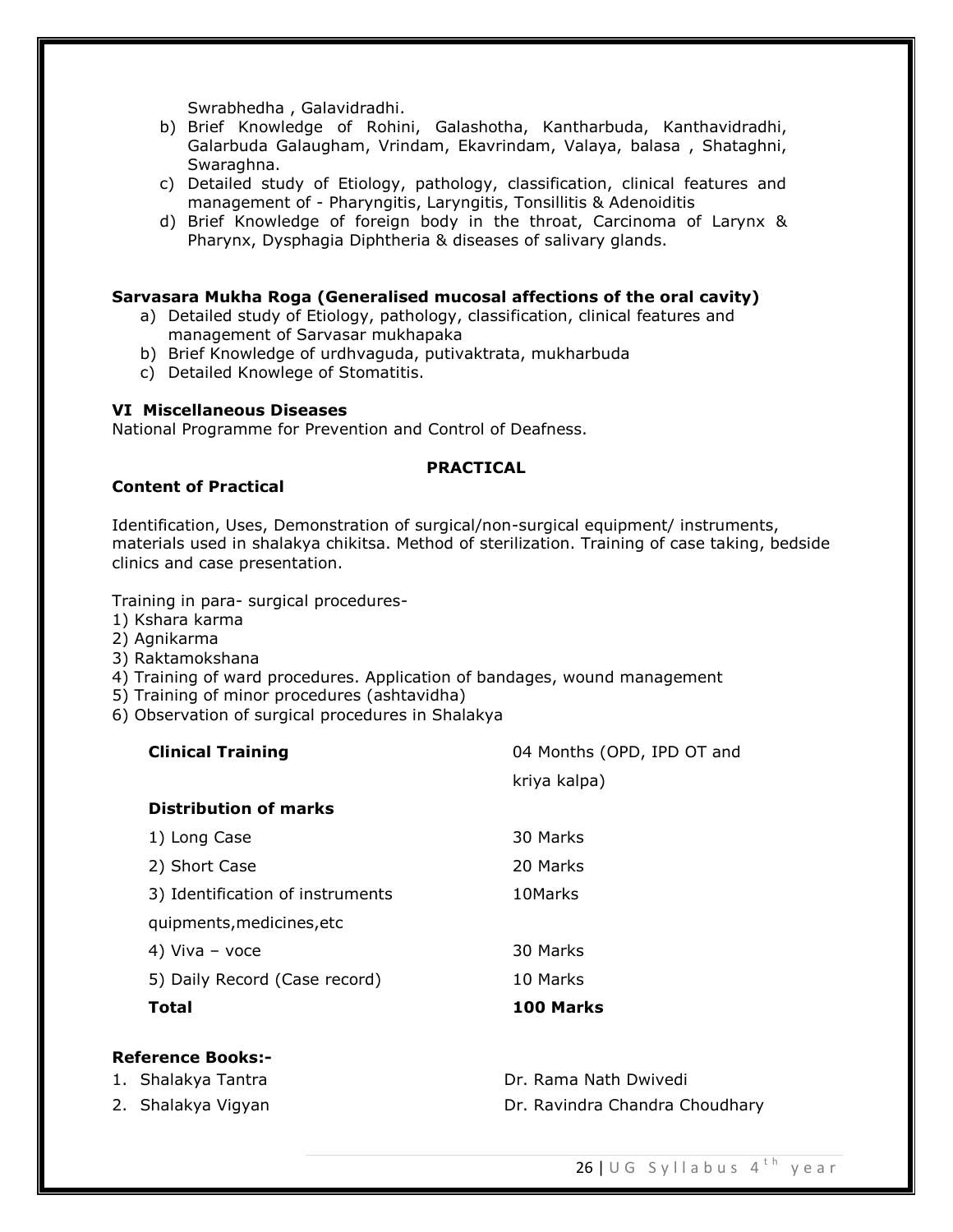- 
- 
- 5. Netra Roga Chikitsa **Dr. Munje**
- 6. Netra Roga Vigyan Dr. Hans Raj
- 7. Parson's Diseases of Eye
- 8. Diseases of ENT Log and Turner
- 9. Shalakya Tantra Shiv Nath Khanna
- 10.A text book of ophthalmology in Ayurveda Dr. P.K.Shantha kumara
- 11. Shalakya Kriya Kalpa Vigyan Prof. K. S. Dhiman

Useful portions of Charak, Sushrut, Vagbhata

3. Abhinava Netra Chikitsa **Acharya Vishva Nath Dwivedi** 4. Netra Chikitsa Vigyan **Dr. Ravindra Chandra Choudhary**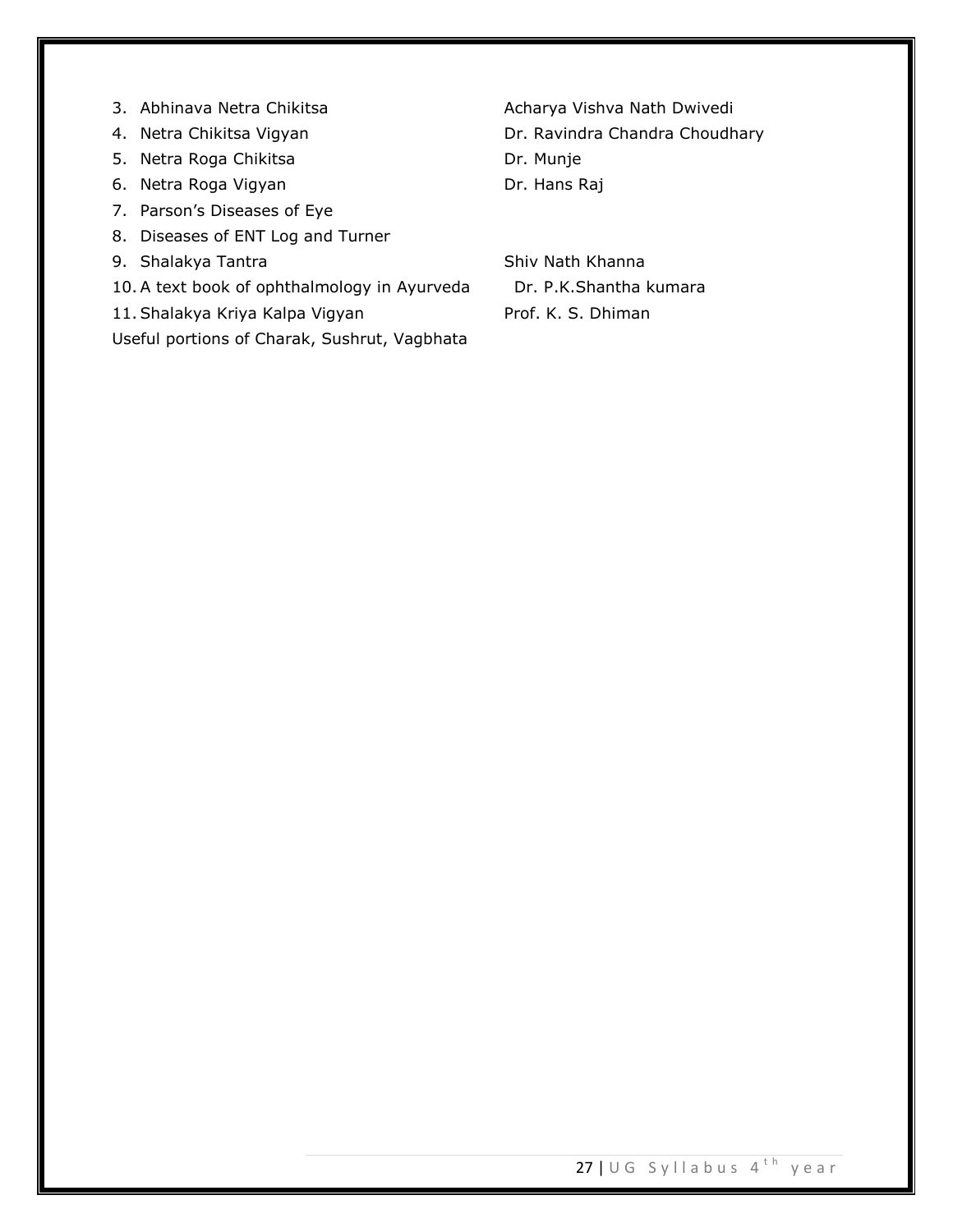# **4.5 Research methodology and Medical statistics**

# **Total Marks 50 (Part A-30 and Part B- 20)**

## **PART – A –Research Methodology**

- 1. Brief historical background of research in Ayurved and contemporary medical science Evidences of researches in ayurvedic classics
- 2. Etymology, definitions and synonyms (Anveshana, Gaveshana, Prayeshana, Anusandhan and Shodha) of the word Research
- 3. Research in Ayurved Scope, need, importance, utility
- 4. Types of Research (familiarization of the terms)
	- a) Pure and Applied
	- b) Qualitative , Quantitative and Mixed
		- Observational and interventional.
- 5. Research process (Importance of each steps in brief)
	- a. Selection of the topic
	- b. Review of the literature
	- c. Formulation of Hypothesis
	- d. Aims and Objectives
	- e. Materials and methods
	- f. Observations and results
	- g. Methods of communication of Research
- 6. Research tools Role of the pramanas as research tools
- 7. The concept and importance of ethics in research
- 8. Concept of Evidenvce Based Medicine and Scientific Writing
- 9. Importance of IT in data mining and important research data portalsconcerned with Ayurved and contemporary medical science (DHARA , PubMed, Ayush Research Portal, Bioinformatics Center, Research Management Informatic System etc.)

# **Part – B Medical-Statistics**

- 1. Definition, scope and importance of the Medical statistics
- 2. Common statistical terms and notations
	- a. Population
	- b. Sample
	- c. Data
	- d. Variable
	- e. Normal distribution
- 3. Collection and Presentation of data
	- a. Tabular
	- b. Graphical
	- c. Diagrammatical
- 4. Measures of location
	- a. Average
	- b. Percentile
	- Measures of Central Tendency
	- a. Arithmetic mean
	- b. Median